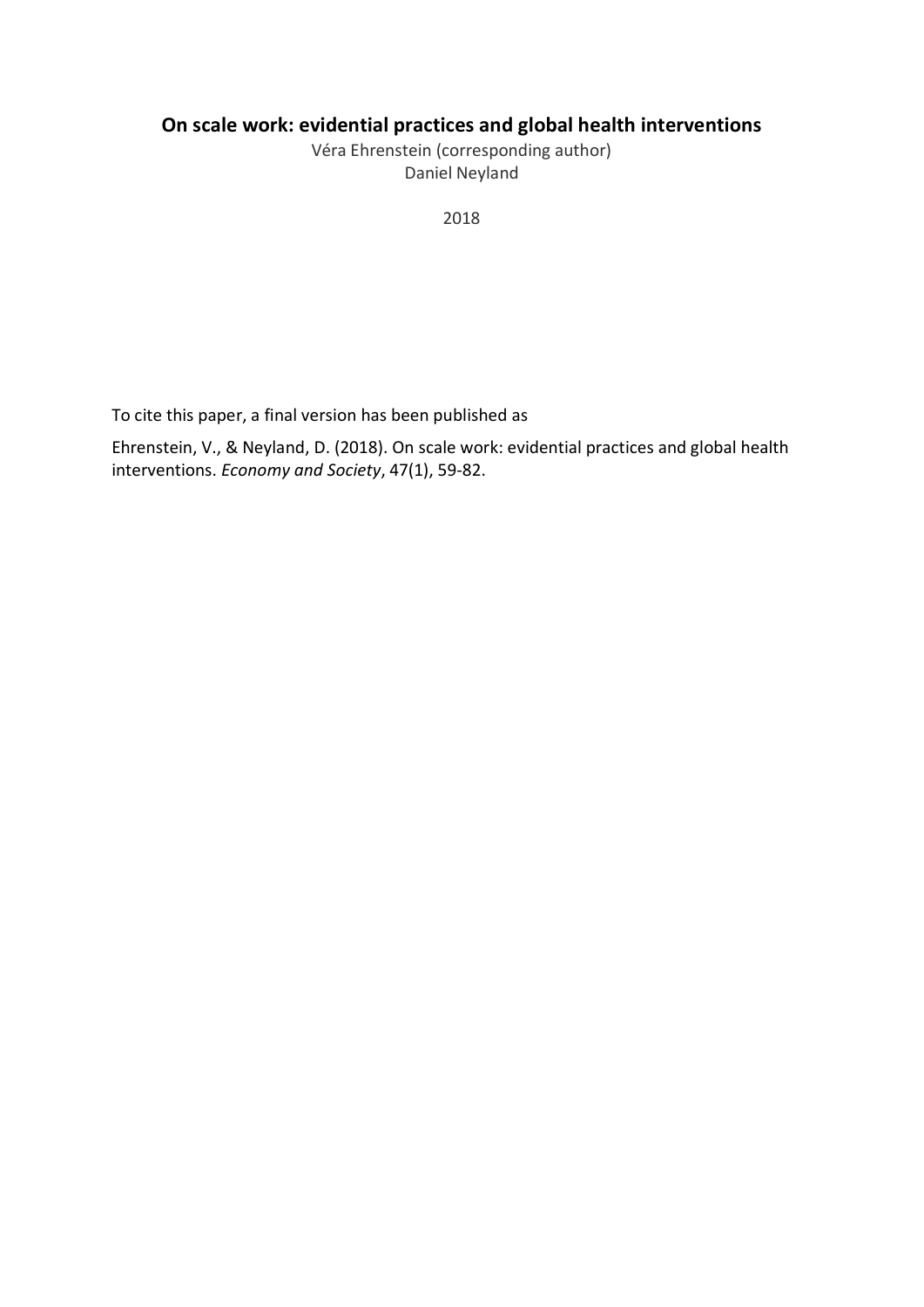# **On scale work: evidential practices and global health interventions**

Véra Ehrenstein, Daniel Neyland v.ehrenstein@gold.ac.uk

## **Abstract**

Scalability can be understood as the ability to expand without changing. Yet expanding an intervention to a global scale, we suggest, is a significant and difficult accomplishment. In this paper we propose to explore the kind of evidential exigencies that this accomplishment involves. To do so, we focus on the field of global health and examine how child immunisation against the pneumococcus bacterium has been scaled up in low income countries. The paper first attends to initial epidemiological scrutiny that revealed the existence of a large-scale public health problem and the possibility of an expandable solution (vaccination). It then describes the set-up of a funding arrangement using overseas aid to purchase vaccine doses manufactured by pharmaceutical companies, before paying attention to various frictions that affect the widespread use of pneumococcal vaccines. In these different moments through which scalability is accomplished, always partially and temporarily, we show that a dual activity can be witnessed, a pivoting between referential work and forward projection. To conclude, we suggest that scalability is more usefully approached as a form of expansion that is always attentive to the possibilities of change.

#### **Keywords**

Scale work; scalability; evidential practices; global health; vaccines; markets

#### **Introduction**

Tsing (2012) suggests that the modern world is characterized by 'the triumph of technical prowess over nature' (p. 513), a triumph that depends on forms of 'scalability'. Scalability does not connote an ability to use scale, but rather to expand without changing. In our research into interventions using overseas aid to improve health across the world, this move to expand without changing is a central issue. It involves composing, successfully holding in place and navigating all manner of vicissitudes through scalability and, in the case examined here of child immunisation, it is crucial to ensuring that the purchase of vaccines is funded, that vaccination actually takes place and that effects on health can be assessed. Scalability, we suggest, requires careful management. In particular, this paper will show that various evidential practices (vaccine trials, epidemiological modelling, cost assessment, impact studies, etc.) must be mobilized to accomplish an intervention such as child immunization in a viable way and on a large-scale, to introduce molecules into millions of human bodies and durably transform their microbial flora so as to prevent diseases: an attempt to utilise technical prowess to triumph over nature.

Over the last three decades, overseas aid spending on health has experienced a significant increase (from an estimated total of 7.2 billion dollars in 1990, to 11.7 in 2000 and 36.4 in 2015; Dieleman, *et al.*, 2016).<sup>i</sup> This increase has been associated with particular organizational forms (public-private-partnerships and the rise of philanthropic funding), evidential practices (performance metrics and accountability requirements), and a humanitarian justification. Global health has become the usual term to describe this endeavour, which seeks to define health problems and set up interventions at a global scale.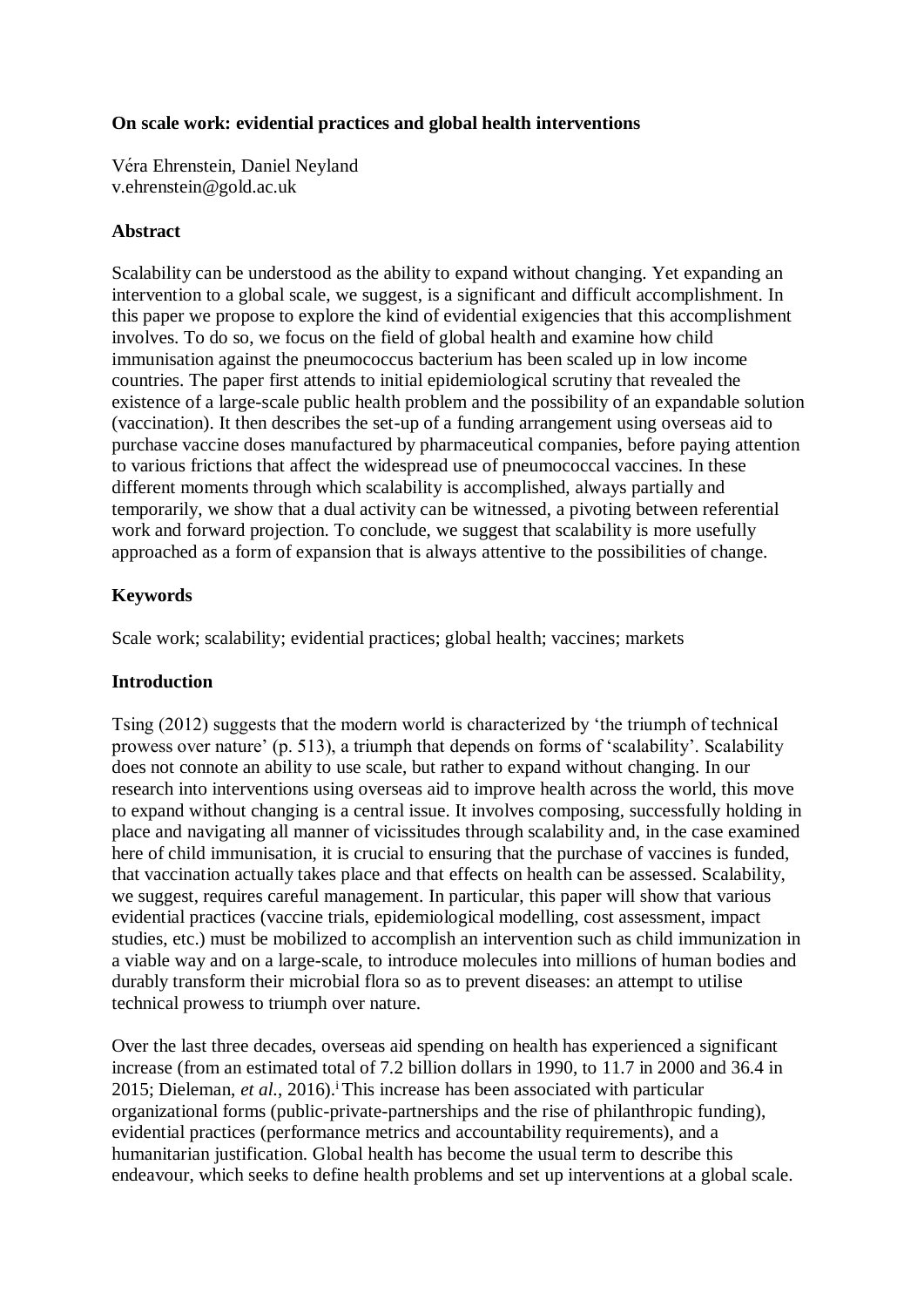In order to study the scalability practices of global health, we propose to focus on a Genevabased organization called GAVI. Created in 2000 by the World Health Organization, the World Bank, UNICEF, and the Bill and Melinda Gates foundation, the organization aimed to improve access to new vaccines in poor regions of the world (Roalkvam, *et al.*, 2013). With GAVI, money from wealthy governments and philanthropists is channelled towards the purchase of vaccines manufactured by private companies for the immunization programmes (the systematic vaccination of infants against a series of pathogens) of more than 70 countries with low GDP per capita.<sup>ii</sup> Here we will draw attention to one specific intervention managed by GAVI from 2010 onwards that was designed to scale up the use of second-generation pneumococcal vaccines preventing infections (otitis, pneumonia, meningitis and septicaemia) caused by the bacterium pneumococcus. This will allow us to explore in-depth the challenges of accomplishing scalability.

To account for scalability in global health interventions, we attend to a dual process: pivoting between referential work and forward projection. We suggest that referential work involves multiple efforts to produce evidential representatives that can stand as reference for matters on which an intervention is envisioned. Forward projection then involves the use of referential work as an evidential basis for projecting the intervention by anticipating its expansion and multiplying the delegates tasked with the job of making the envisioned change occur. As we shall see, this pivoting between referential work and forward projection helps establish a global health problem together with a suitable solution and provides the means to expand the solution and act on the problem. Global health interventions, we will suggest, rely on this alternation of an inward movement (referential work) and an outward movement (forward projection). Our analysis will be organized by following pneumococcal vaccines across different moments when this dual activity can be witnessed. We will show how through referential work and forward projection, disparate operations such as epidemiological research, advocacy, and market transactions are tied together to accomplish scalability.

Our analysis draws on fieldwork conducted in 2014-2016, including an extensive documentary review, 31 semi-structured interviews carried out mainly in Geneva and London and ethnographic observations of an epidemiological study in Burkina Faso (Spring 2015) and of a scientific conference in the UK (Summer 2016). Based on this empirical material, we will describe how the use of pneumococcal vaccines is probed and its future effect projected, how the value for money represented by making the vaccine widely available through aid spending is estimated, and how various frictions might unsettle the scaling up of vaccination against pneumococcus. But before turning to this analysis, we will begin with a consideration of scale.

#### **On scale work**

The emphasis on global evidence in this special issue provides an opportunity to unpack and reflect on scalability. Tsing's (2012) approach to scalability aims to denaturalise processes of expansion and remind us that 'making projects scalable takes a lot of work' (p. 507).<sup>iii</sup> Global health, with its humanitarian focus on valuing all lives equally and alleviating human suffering (Lakoff, 2010),<sup>iv</sup> calls for scaling up action to accommodate for this specific moral and evidential exigency. A global health intervention, such as routine immunization against pneumococcus in poor countries, is thus a useful example for examining the work through which scalability is accomplished. It offers a focal point for the arrangement of a variety of processes and evidential practices that make action at a (quasi) global scale possible.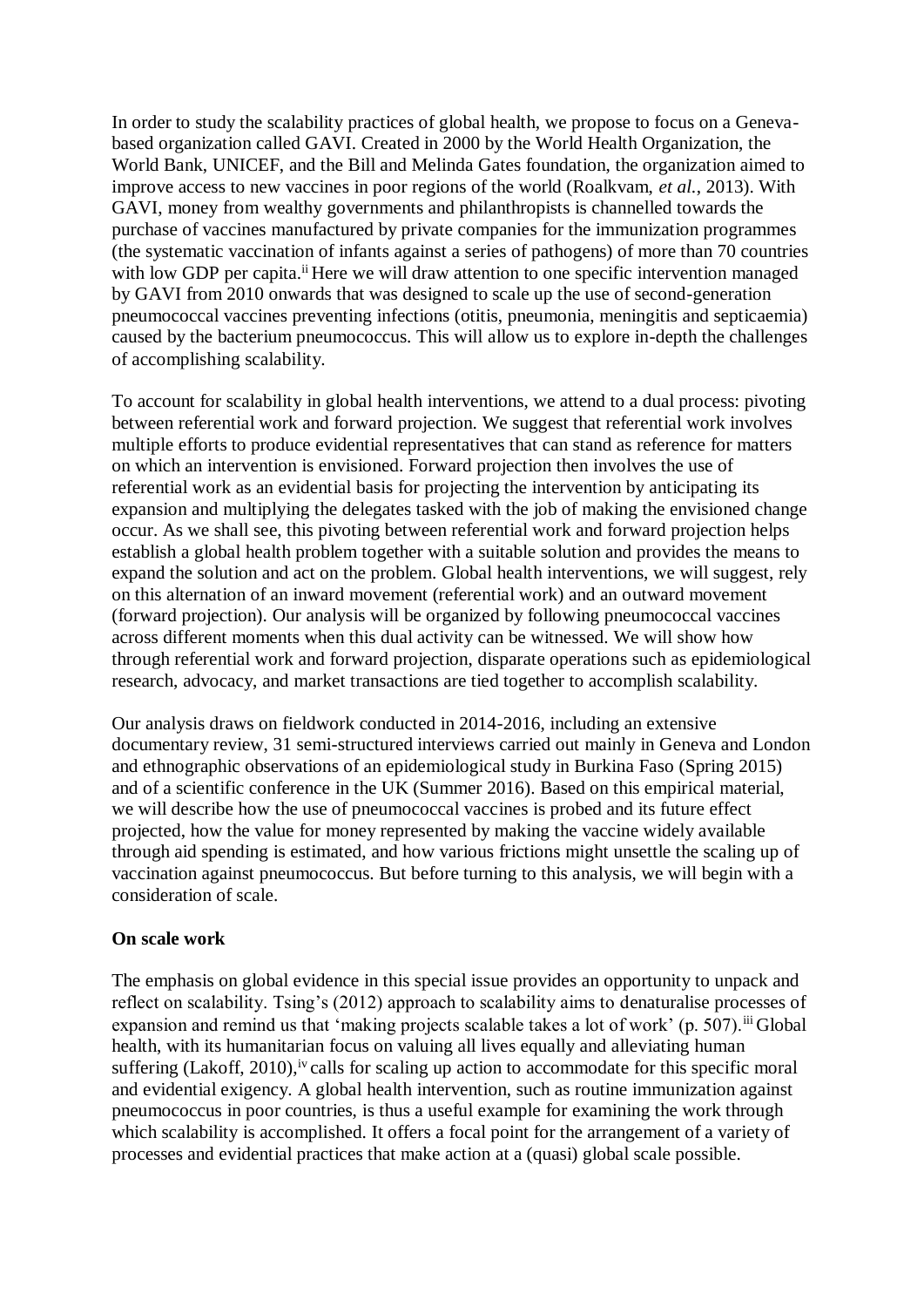One place to start thinking about scalability in relation to global evidence is with the aggregation capacity of statistical techniques. Already in Foucault's work on biopolitics (2007), mass vaccination is the epitome of governmental action, an intervention on a collective of individuals through the material environment they live with (their germs) made possible by a statistical mode of knowing. In Desrosières' terms (1998), statistics are particularly apt for making 'aggregates of things or people' (p. 67): they posit the existence of individual units (human beings), put them into relations of equivalence (age, sex, being alive or dead, sick or healthy, etc.) and open the possibility for large-scale entities, like populations, and phenomena, like mortality rates, to exist. The historical analysis by Wahlberg and Rose (2015) of the metric Disability-Adjusted Life Years (DALYs) pursues this line of enquiry around the articulation of statistical evidence and intervention. DALYs redefines diseases as something people live with, by accounting not only for mortality but also for negative impacts on everyday life. The technique quantifies the burden associated with diseases in order to better inform action and the allocation of resources. In particular, Wahlberg and Rose focus on the use of DALYs in the delineation of global health problems in need of a response of the same scale. They show that by describing the state of health across the world with DALYs and comparing the relative contribution of various diseases, the World Health Organization (WHO) prepared for scalable actions; the lack of attention paid so far to the high burden of mental disorders was made clear in the form of global evidence revealing a need for intervention.

The possibility offered by statistics to aggregate events is thus central to one aspect of scalability: bringing matters together in order that the size and importance of what emerge as shared characteristics can be acknowledged and acted on. But so too is the extrapolation capacity offered by statistics, when samples of people and things 'replace the whole by a part' so that it can be possible to 'return to the whole on the basis of one of its parts' (Desrosières, 1998, p. 211, 235). This movement across scale is what forms the basis on which new drugs and vaccines tested in a finite number of localized experiments (randomized controlled trials) are approved for routine use. This suggests that statistical evidence can enact a movement from the delineation of a global health problem (making it recognizable) to the testing of a suitable solution to be expanded (making an intervention seem feasible).

The accomplishment of scalability through such a coupling of a large-scale problem and an expandable solution further requires what Cambrosio *et al.* (2006) have termed 'regulatory objectivity'. This type of objectivity is characterized by highly reflexive and geographically distributed modes of biomedical knowledge production and health intervention based on collectively agreed protocols, procedures and criteria (e.g. Keating and Cambrosio, 2003; Kholi-Laven, *et al.*, 2011). These help form standards that produce a shared understanding of diseases and comparable assessment methods. <sup>v</sup>Their enactment is instrumental to scalability as it aims to ensure the replication of performance, either the performance of benchwork in laboratories or the performance of a treatment tested in clinical trials before being widely used (see Timmermans and Berg, 1997). Such processes of standardization also involve the creation of metrological representatives standing for broader wholes (referential microorganisms or trial subjects), which assumes a kind of biological universalism regarding what human bodies have in common. But this assumption on which scalability depends can turn out to be rather bold. Epstein (2009), for example, points to the overrepresentation in clinical experiments of adult white males compared to other types (gender, age, race). In a similar vein, Crane (2013) explains that most research on drug-resistant HIV uses as a reference the viral strain dominant in the United States which is not the most common strain in a place like Uganda. In both cases, findings based on these partial metrological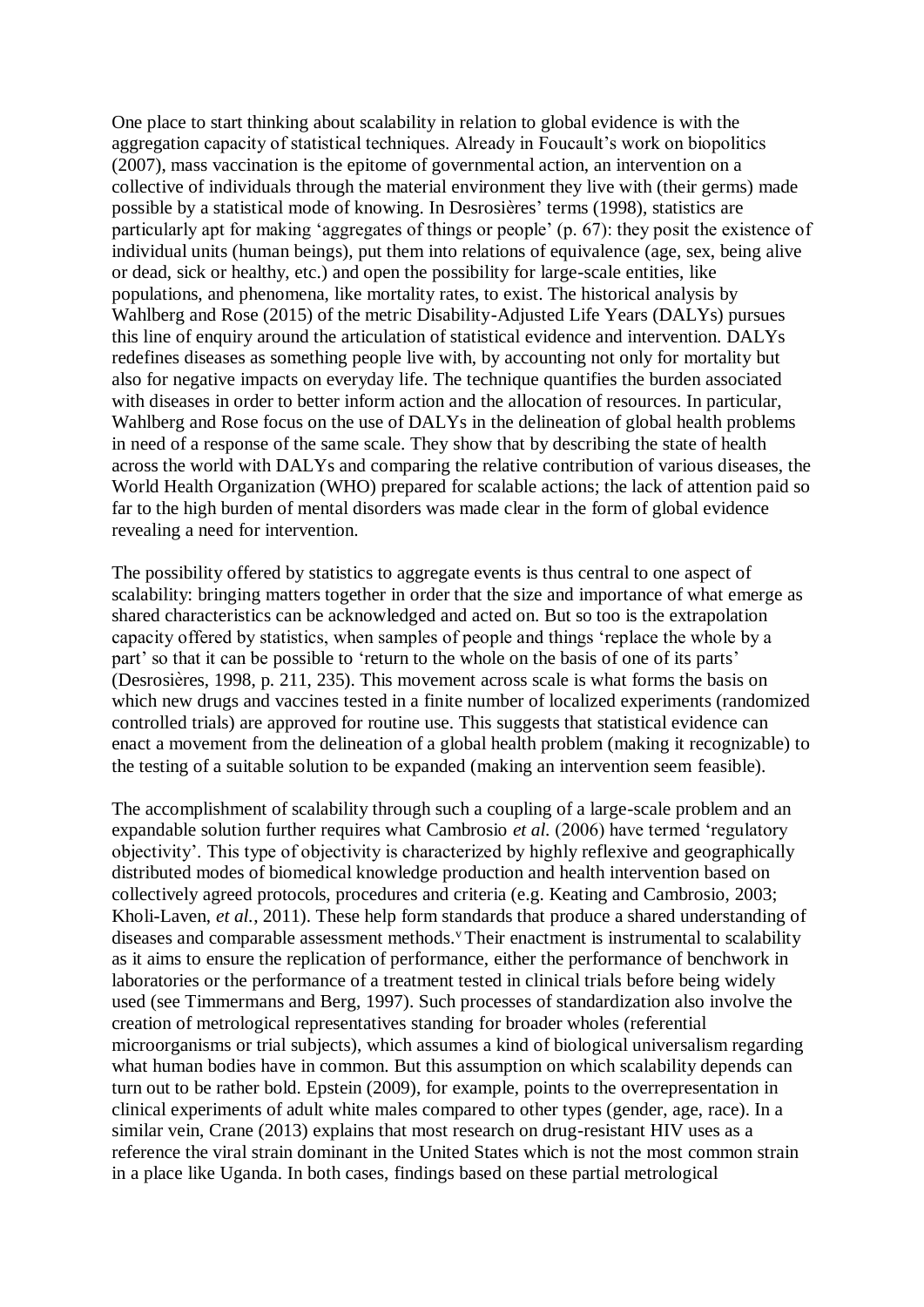representatives are generalized to much more diverse populations and settings. In other words, attending to standards reveals that scalability needs to establish a form of sameness that makes scalable action ill- suited to addressing diversity (Tsing, 2012).

Scaling up a health intervention, we will suggest, involves specific (and potentially questionable) evidential exigencies regarding disease rates, treatment efficacy, human bodies and germs, which are enmeshed with other considerations like political support and cost. Our description of how pneumococcal vaccines have been made widely available in poor countries seeks to capture the variety of settings and concerns that is attended to in global health. To accomplish scalability, a multitude of actors must then be enrolled, a point made particularly clear in Latour's (1983; 1993) study of how Pasteur developed the anthrax vaccine for animals.

Latour (1983) approaches scalability by putting the laboratory centre stage. It becomes the theatre of the proof through which the cause of anthrax (a microorganism) is isolated from the world of agriculture. The possibility that this isolation might lead to a viable solution to animal death is what recruits to the cause politicians, farmers, other scientists and writers from beyond the laboratory. But evidence of success requires an extension of the laboratory back into agriculture. This extension both enables the further enrolment of allies and the vaccination of thousands of cows and sheep that can stand among the corpses of the nonvaccinated. National bureaucracy and map-making also become involved, and other farmers are made aware of the problem and drawn to the solution, so that a decline in cattle's mortality rates across the French territory is eventually demonstrated. Although isolating the germ might be regarded as small scale and national agriculture as large scale, Pasteur's intervention moves between these domains of action by deploying standard practices ('disinfection, cleanliness, conservation, inoculation gesture, timing and recording', ibid. p. 152) and mobilizing evidential techniques (laboratory tests and statistics, again).

Despite differences in time, place and size, child immunization against pneumococcus in poor countries also involves a single solution (vaccines) and a strong central coordination (through GAVI).<sup>vi</sup> In order to understand how scalability works in global health, this paper will thus explore the scale work done by GAVI and its overseas aid donors, for whom, as we shall see, a key concern is the price of vaccines and the value for money represented by scaling up vaccination. Indeed, if we come back to Tsing (2012), scalability is closely related to the economic, the planning of production and the anticipation of return, a process of expansion that is both spatial and temporal.

To be used across the world, vaccines must be manufactured on a large scale, carefully packaged and delivered, but also desired and paid for by or on behalf of health administrations and their populations.<sup>vii</sup> A focus on evidential practices such as cost-benefit ratios, which can balance a health effect with the spending required to obtain this effect, opens the possibility for thinking about the financial requirements of scalability. While pharmaceuticals are a (contested) source of income for companies, viliative constitute an expense for those who purchase and use them. In this line of thinking, Sjögren and Helgesson (2007) examine how a Swedish health agency introduced cost-effectiveness analysis to select which drugs to subsidise with public money.<sup>ix</sup> Again we see standardization in action (the determination of classes of products to be compared and common measures to assess health effects), now combined with market-oriented reasoning. In order to encourage a diversity of products and foster competition, Sjögren and Helgesson explain that the Agency decided to reimburse several producers within a price corridor and not only the most cost-effective drug.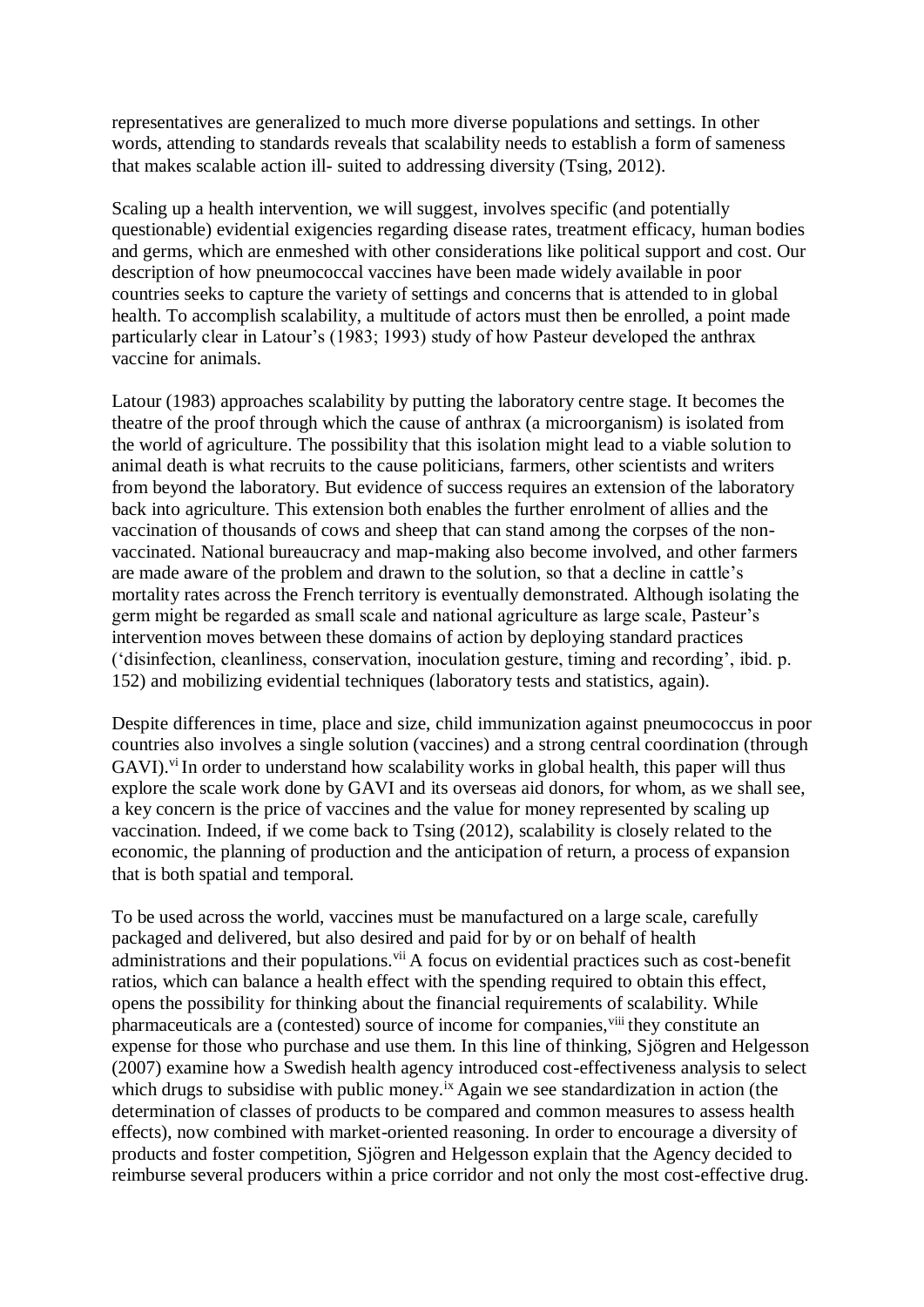The purpose of such economic calculation conducted in the offices of a public administration is to act in return on patients, doctors and eventually on companies able to produce large amounts of pharmaceuticals.

To engage with scale and global evidence, then, is to open up questions of statistics, standards, laboratories, persuasive argumentation, costs and prices. We suggest that in global health interventions these questions take shape in a dual process of referential work and forward projection. This dual process is the focus for putting vaccines and evidence to work, and articulating epidemiological research, advocacy, and market transactions. Pivoting between reference and projection, we shall suggest, provides the basis for accomplishing scalability. But, as argued by Tsing (2012), 'scalability is never complete' (p. 510), and attention will also be paid to what escapes the expansionist project and causes friction along the way.

#### **Accomplishing scalability**

#### *Probing through vaccines and projecting a global impact*

In 2015, child immunization against pneumococcus was carried out in more than 50 poor countries with support from GAVI (GAVI, 2015b). Recommended by the WHO (2012), the use of pneumococcal vaccines in these regions began in 2010, only a few months after two pharmaceutical companies, GSK and Pfizer, had their pneumococcus vaccines licensed for use in Europe and the United States. While new vaccines tend to reach poor populations with a delay of at least 10 years (Greenwood, 2014), the rapid trajectory of scalability experienced by pneumococcal vaccines was accomplished through a series of moves, starting with efforts to draw together evidence of their efficacy and potential effectiveness if widely used.

To trace scale work related to pneumococcal vaccines, one place to start is the Gambia where in the 1980s initial evidence was gathered of the occurrence and seriousness of pneumococcal diseases in low income countries.<sup>x</sup> This early work carried out by British epidemiologists showed that along with malaria and diarrhoea, bacterial pneumonia notably due to pneumococcus was a major cause of death among children. The pneumococcus bacterium lives in human noses and was first isolated in the mid-19<sup>th</sup> century. Hence its capacity to trigger infections has been known for some time. What was surprising to epidemiologists was the extent of the harm pneumococcus caused in the Gambia (interview 1), which called for further investigation. More studies were conducted from the mid-1990s that established the bacterial strains involved and revealed that the pneumococcal vaccine about to be licensed in the United States by Wyeth would only partially match this epidemiological profile (Adegbola, *et al.*, 2006).<sup>xi</sup> Indeed, pneumococcus exists in more than 90 strains, and due to manufacturing constraints, only a limited number of strains can be targeted by a single vaccine (Bogaert, *et al.*, 2004). Wyeth's product eventually licensed in 2000 targeted the seven strains mainly responsible for pneumococcal diseases in the American population, while evidence from the Gambia, as well as other African locations like Malawi, indicated that the commercially available vaccine would not suit these settings (Gordon, *et al.* 2003).

As a first generation vaccine was put to use in the United States, research continued in order to develop a product with broader epidemiological coverage. Key to building evidence of and confidence in the likely success of a modified pneumococcal vaccine was a trial carried out in the Gambia in the early 2000s. The tested vaccine was an *ad hoc* product provided by Wyeth, combining the seven-valent commercial vaccine with two additional antigens against strains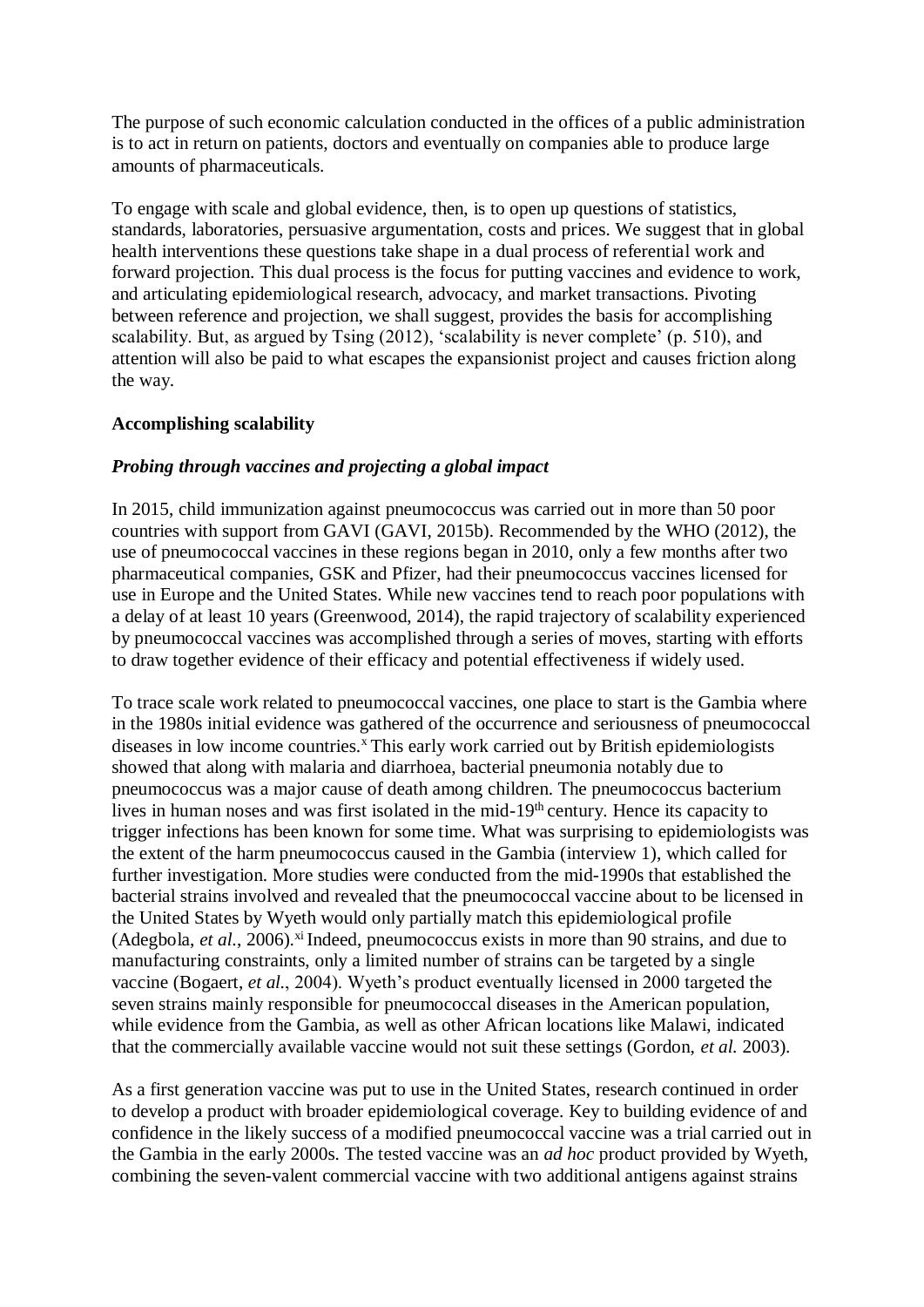that had been singled out in epidemiological surveys conducted in African countries (these two antigens were eventually included in the second generation vaccines in use since 2010). By hosting the vaccine trial, the Gambia as 'the tropics in miniature' (Kelly, 2015, p. 306) operated as a referential resource. Pneumococcal vaccine here could act as a probe for generating evidence of its likely future effects, while the research site was called upon to stand in as reference for Africa and the trial to stand in as representative of pneumococcal vaccination in other but similar locations.

The Gambian trial was an experiment in the sense that it deployed a metrological infrastructure to contain and detect the effect of injecting new molecules into people's bodies. Altogether 17,000 children were randomly assigned to two groups, one receiving the vaccine and the other a placebo, and, after vaccination, every case of pneumonia was counted for several years (Cutts, *et al.*, 2005). 'It was a big difficult trial' from the point of view of the investigation team (interview 1). Many challenges had to be dealt with, such as flooded buildings, transportation delays, constant risks of sample contamination and the overloading of the IT system by the amount of data produced. Experimenters struggled to get the Gambian 'resource-poor settings' to comply with 'good clinical practices' meant to ensure the quality of results (Cutts, *et al.*, 2006, p. 1). These difficulties needed to be overcome, but also acted as a reference point: they stood in for the difficulties likely to be faced across the resource poor settings into which the vaccine might be launched.

To achieve a certain status as an adequate representation through which scalability might be accomplished, the trial ought to fit the standards of what Cambrosio *et al.* (2006) have termed 'regulatory objectivity'. The Gambian experiment belonged to a loosely coordinated network of trials, implemented around the same period in South Africa, the United States and the Philippines, all testing the performance of pneumococcal vaccines against pneumonia. To increase comparability between these trials, the WHO (2001) had standardized the diagnosis technique, how chest radiographs should be interpreted to recognize bacterial pneumonia. This established a common definition of what ought to be measured and what ought to count as a desirable effect when assessing vaccination against pneumococcus. The vaccines used in the network of trials were not strictly speaking identical but prototypes manufactured by a few different companies (Wyeth but also Sanofi for example). The interconnected experiments aimed to show that vaccination against a certain number of pneumococcal strains, beyond the 7 included in the only commercialized product, could work in distinct locations. As one of the trial investigators affirmed (interview 1), these locations included 'poor rural Africa' for which the Gambia was considered 'typical'.

In a clinical trial, randomisation and subsequent statistical analysis are meant to ensure that the tested product (here pneumococcal vaccines) rather than other factors can be assigned a measured performance so that scaling up the intervention would induce repetition of the performance. The different pneumococcal trials produced consistent results (O'Brien, *et al.*, 2009), but the assumed typicality of the Gambia further increased the capacity of this particular experiment to speak for the future effect of pneumococcal vaccines in low income settings. When its results became public, the Gambian trial acquired an even greater status as analysis showed that in the vaccinated group, the mortality rate was 16% lower than in the control group (Cutts, *et al.*, 2005). The number was significant and unexpected. It had been assumed that the experiment would detect pneumonia cases with good statistical power. But the significant reduction in mortality became the evidence 'to which actually most of the attention was dedicated', explains a statistician involved in the trial design (interview 2). The Gambian vaccine trial was called a 'vaccine probe', simultaneously and straightforwardly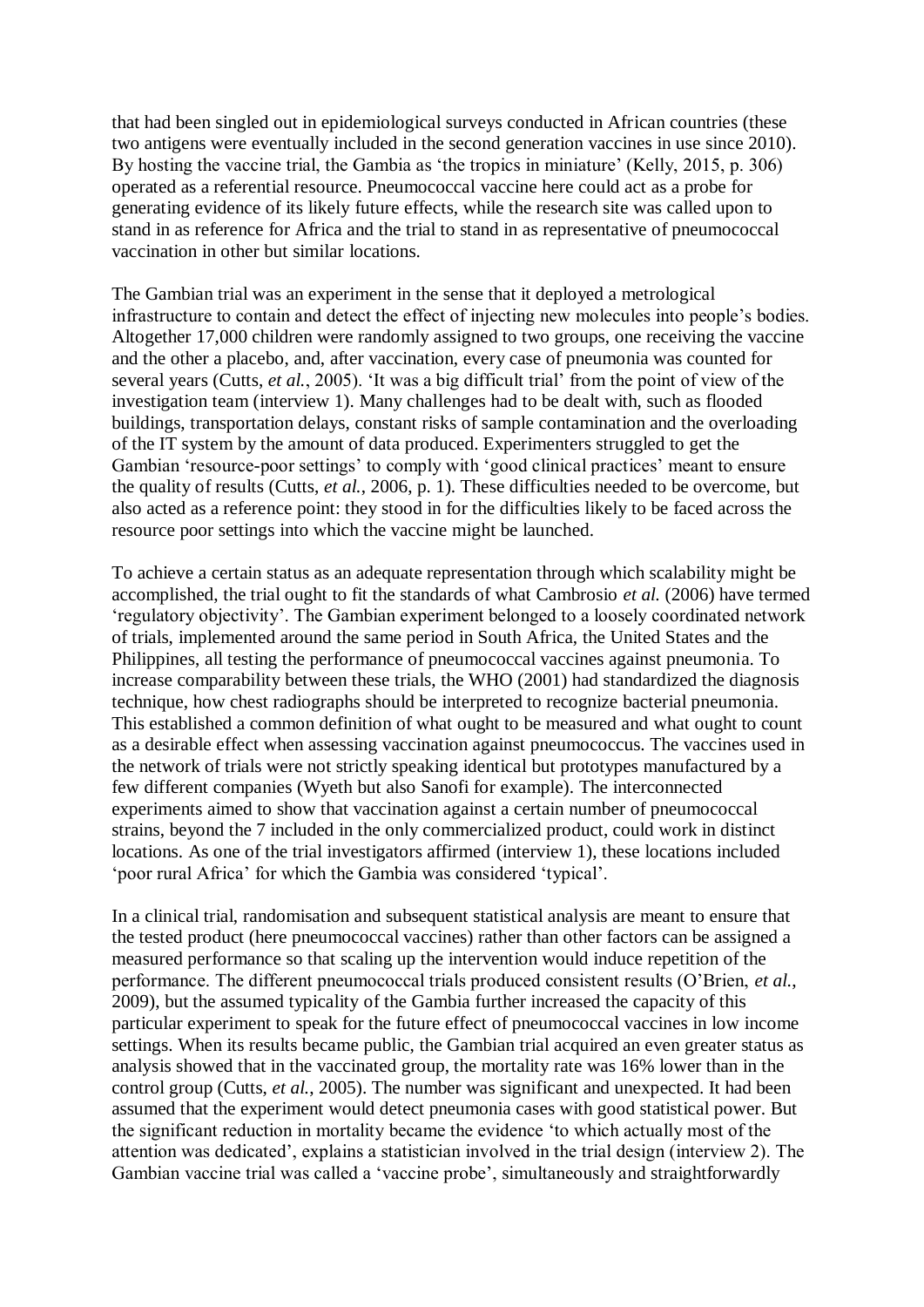proving that pneumococcus killed children and that vaccination could prevent those deaths. Although many more clinical trials and myriad testing (for safety) were required for second generation pneumococcal vaccines manufactured by Pfizer (which had bought Wyeth) and GSK to be licensed in 2010, this initial referential work was crucial because it demonstrated that with the right antigens the problem of pneumococcus could be effectively addressed in what was construed as poor rural Africa.

Accomplishing scalability depended on two-fold referential work: first the deaths recorded in the trial could stand in as reference for a more general cause of death (pneumococcus as problem), and then the efficacy rate of the vaccine could stand in for future prevention of death (vaccine as solution). Referential work meant problem and solution could be brought together on the same page. After drawing things in (cause of death, ability to prevent death, trials and tests), the next step was to then project things out. In particular, the extent of future effects was explicitly anticipated and made public. This pivot between drawing in and projecting out seems characteristic of scalability. In the case of pneumococcal vaccines, central to this projection was a policy-oriented, evidence-gathering initiative called PneumoADIP. A few years into its existence, GAVI, the new aid organization specialized in buying vaccines, had started considering forthcoming vaccines that could be added to national immunization programmes. Pneumonia caused by pneumococcus had been identified as a major cause of infantile death in a WHO-related epidemiological assessment (Bryce, *et al.*, 2005), and in 2004, GAVI launched PneumoADIP to better document the need for and advantages of future second generation pneumococcal vaccines in low income countries (Levine, *et al.*, 2004). Led by epidemiologists at Johns Hopkins University, the project practised a form of what Storeng and Béhague (2014) call 'evidence-based advocacy'. Grants for pneumococcal disease surveillance were provided to research teams to improve the evidence base (Knoll, *et al.*, 2009) and meetings were organized in Africa and Asia to assemble the health policy community of these regions (interview 3). PneumoADIP's objective was to bring the problem of pneumococcus outside the small world of epidemiologists.

To accomplish scalability, to move from reference to projection, involved an assessment of the extent of the public health problem represented by pneumococcal diseases. The scale of the problem could then be used to underpin the potential scale of the solution. In the late 2000s, the PneumoADIP team collaborated with the WHO to collect, review, and combine epidemiological data published from studies conducted across the world in order to estimate the 'global disease burden' of pneumococcus. The meta-analysis quantified the number of deaths and episodes of disease (pneumonia, meningitis, and other invasive diseases) caused by the bacterium. To ensure a valid outcome, statistical evidence from as many places as possible was needed. Yet, many hypotheses and assumptions are necessarily involved in this kind of modelling exercise wherein extrapolation is the norm (see Wendland, 2016). The objective is not to have an accurate count of every disease case and death, an impossible task at this scale, but a reliable enough indication of the size of the problem. Results from the four vaccine trials evoked above (in the Gambia, United States, South Africa and the Philippines) provided key information to the assessment. They helped quantify the percentage of pneumonia cases (the main pneumococcal disease) attributable to the bacterium rather than other pathogenic agents like viruses. Modellers eventually computed that in 2000 about 800,000 children under five years old were dying worldwide because of pneumococcus (O'Brien, *et al.*, 2009). The number represented a large burden mostly located in Sub-Saharan Africa and South Asia.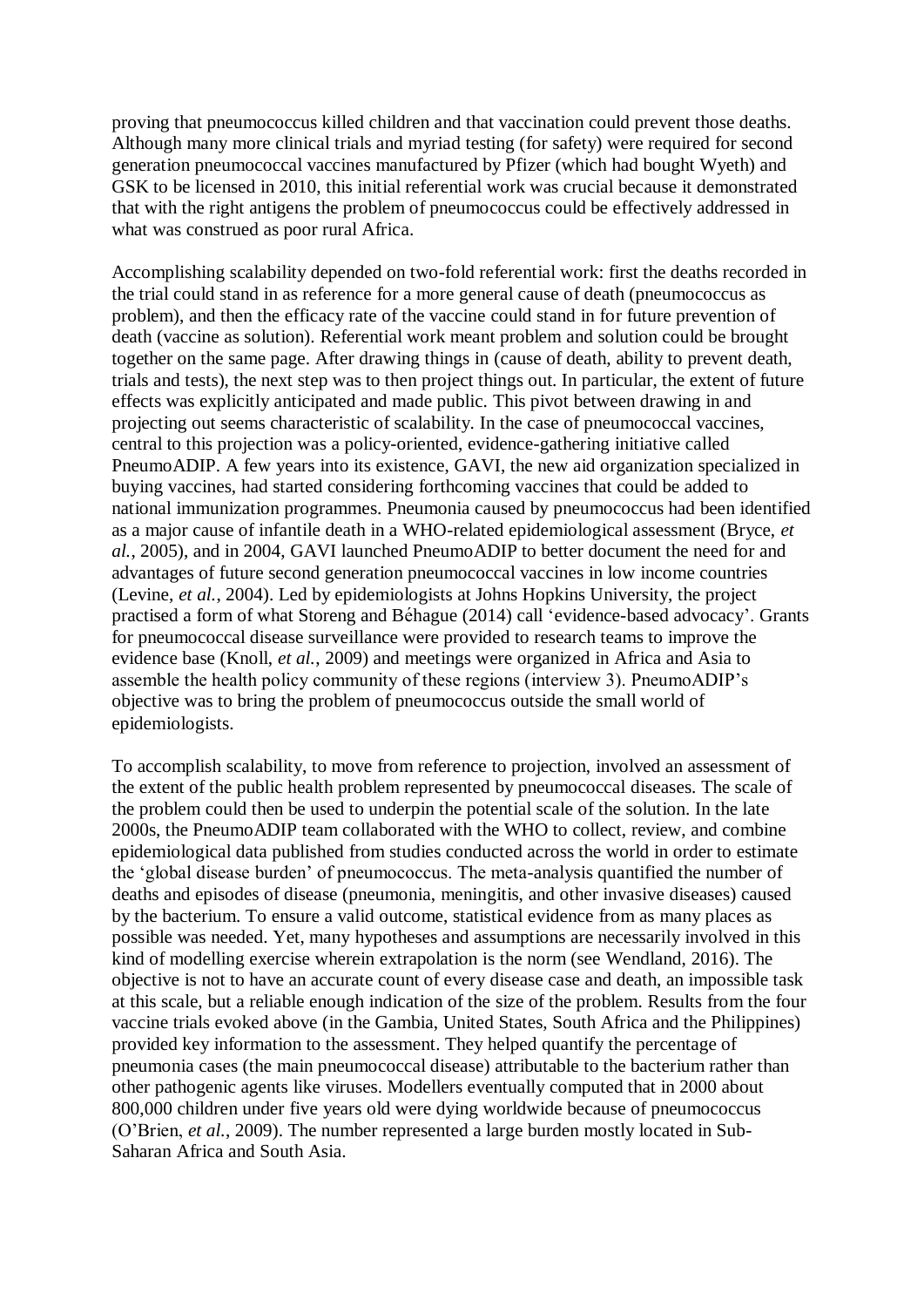Through further modelling, epidemiologists could then project the impact of carrying out immunization in all countries eligible for GAVI's help. To obtain such a global impact, modellers built on the unexpected outcome of the Gambian trial. The burden of pneumococcus and the 16% efficacy rate against mortality were put side by side and the result adjusted using other data (average immunization coverage, global demographic trends). The capacity to save many children's lives, 262,000 annually to be precise, was thus assigned to the widespread use of suitable pneumococcal vaccines (Sinha, *et al.*, 2007). Published in the influential journal *the Lancet*, the number of lives saved was meant to 'pull on your heartstrings', acknowledged a member of PneumoADIP (interview 4). In conference rooms, policy papers and Power Point slides, research outcomes were translated into the language of what McCoy *et al.* have termed the 'emotive metric of "lives saved"' (2013, p. 5).<sup>xii</sup> The quantified and probabilistic effect of a prototype vaccine was used to project a future health impact achievable through a large-scale intervention (making pneumococcal vaccines available to poor populations). This move from localised clinical research to recruitment to the pneumococcal cause was productive, even if it created unease. It is said that epidemiologists who participated in the Gambian trial experienced blunt advocacy based on cautious results as a 'bit crude' (interview 5), while partaking in the consensus among pneumococcus experts that PneumoADIP could be praised for having raised awareness around pneumococcal diseases and vaccination.

Pivoting between reference work and projection enabled pneumococcal vaccines to become associated with a positive humanitarian purpose: enacting the principle that all children's lives are of equal worth and thus all worthy of being saved (see Lakoff, 2010). Advocacy and global epidemiological projection based on referential results generated from the Gambian trial accomplished scalability. This achievement depended on demonstrating the size of the problem (the burden of disease) together with the size of the impact if the problem was addressed (with vaccination), in order to enrol support to make this global expectation a reality. When second generation pneumococcal vaccines became available, national governments eagerly applied to GAVI Secretariat, giving the new vaccine one of the quickest uptake rates in the short history of the organization. PneumoADIP was successful in making the case for vaccination to health administrations but also, as we will see now, to overseas aid donors.

#### *Cost estimates and value for money ratios*

Evidence collected and generated by PneumoADIP could present pneumococcus as a highgain low-risk spending option for overseas aid; low risk because second generation vaccines more suitable to the epidemiological settings in which GAVI intervened were about to be licensed, and high gain because many lives ought to be saved through immunization. These characteristics of pneumococcal vaccines were particularly appealing to a group of donors that in the mid-2000s was ready to finance a pilot Advance Market Commitment (AMC). The pilot AMC aimed to accelerate access to new vaccines for poor populations through a conditional and subsidized purchase guarantee. Bringing into being this intervention managed by GAVI, required further scale work pivoting between reference and projection around notions of cost and return.

The idea of an AMC originated around 2000 in the work of an academic economist (Kremer, 2000). It was proposed as a market solution to the neglected health problems of poor countries and their people, which from this economic vantage point suffer from a lack of purchasing power. In an AMC, if a biomedical innovation like a new vaccine is developed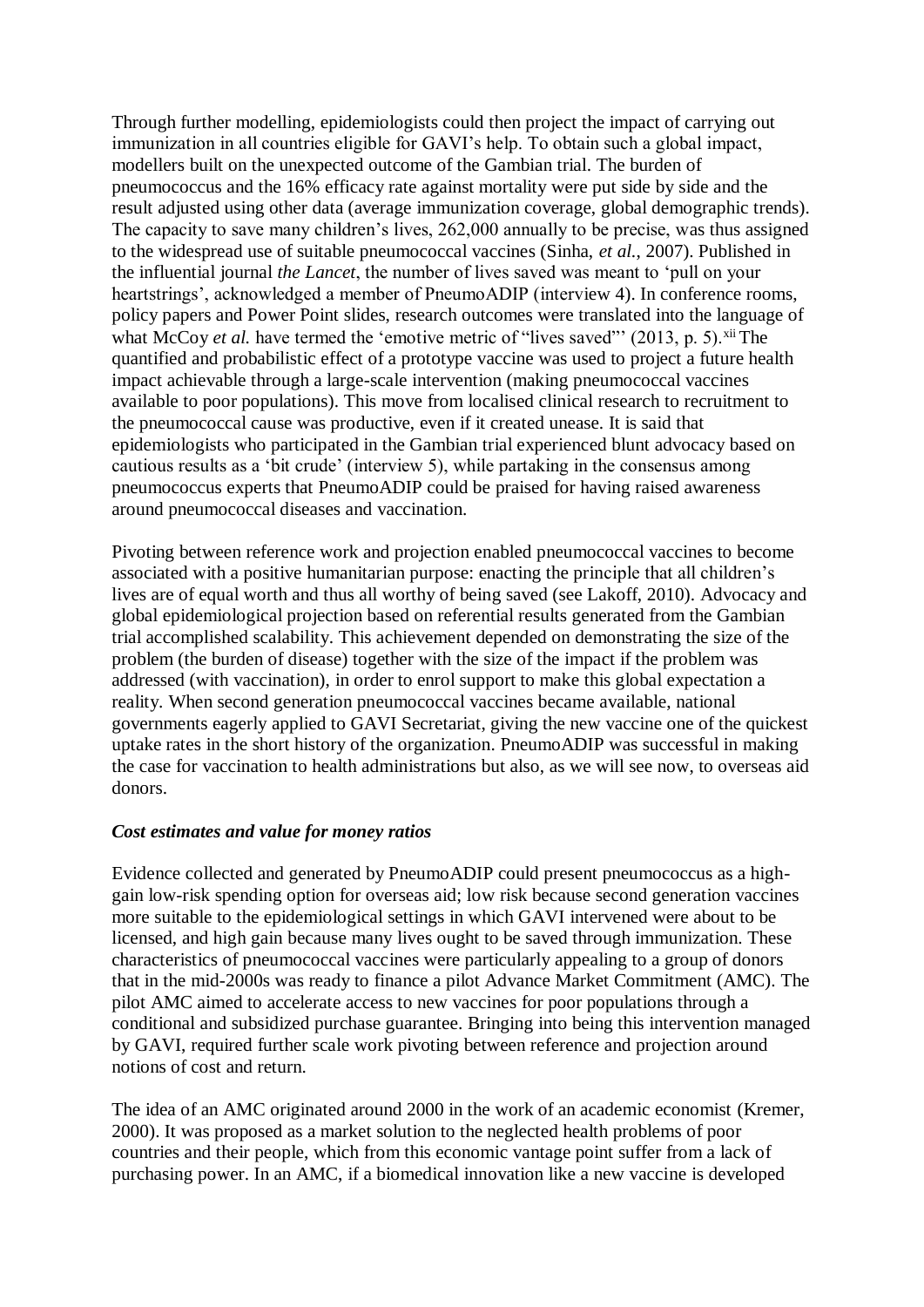that proves able to address a neglected health problem, it would be purchased under specific conditions for the benefit of the affected population.<sup>xiii</sup> The attraction of an AMC for vaccines took hold in overseas aid policy-making in the mid-2000s. It became a publicised diplomatic matter at G7 finance summits and five governments (the UK, Italy, Norway, Canada and Russia) together with the Gates Foundation eventually pledged 1.5 billion dollars to an AMC for pneumococcal vaccines whose terms were negotiated between 2007 and 2009 (Dalberg, 2013; McGoey, 2014). By drawing on the existence of near-commercial products, the evidentiary work of PneumoADIP and its humanitarian advocacy, finance ministers thought they could quickly scale up immunization against pneumococcus in poor countries and claim that many lives would be saved (interviews 7, 10). The AMC was thus established as a conditional purchase guarantee, fixing in place and for a long time (a minimum of 10 years) a unique price for pneumococcal vaccines bought by GAVI, and disbursing the 1.5 billion dollar pool of money as an additional subsidy. The objective of the contractual offer was to encourage investment by pharmaceutical firms in production capacity for the new vaccine (more and bigger manufacturing plants) to meet the now solvent demand.

In order for pneumococcal vaccines to be subsidized via the AMC, purchased by GAVI through the conditional offer and routinely used by health administrations, price had to occupy a key position around which referential work could be arranged and given purpose. One focus for pricing was pharmaceutical firms: what kind of price structure would encourage them to increase production and supply pneumococcal vaccines to poor countries? For about two years, civil servants, economists (including the inventor of the AMC concept), and vaccine manufacturing experts interacted at a distance with each other to set the contractual offer.

The pricing structure of the AMC was discussed through economic reasoning (GAVI, 2008; Snyder, *et al.,* 2011). Business valuation practices were simulated to try and work out 'from the perspective of the manufacturers, what kind of investments may be justified under different programme structures', recalls an economist (interview 6). Drawing a world of financial reference into this contractual structure was challenging. Companies are usually wary of releasing commercially sensitive data and empirical insights to feed the model were scarce, making the pricing exercise necessarily 'arbitrary' as suggested by McGoey (2014, p. 120). To balance this informational asymmetry, help came from the PneumoADIP project that had tasked a consultant with enquiring into the business of pneumococcal vaccines, meet with patent holders and estimate production costs. For the vaccine to be able to induce protection in children against a given strain of pneumococcus, the manufacturing process requires binding the correspondent antigen to a protein. This requirement, which makes the vaccine difficult to produce at an industrial scale (and limits the coverage of targeted strains), was widely acknowledged as the major cost determinant. The pricing guesswork conducted by the consultants eventually quantified a cost of about 2 dollars a dose. The number was then used as what Caliskan (2010) terms a 'prosthetic price', an input into the calculation of an actual price.

After lengthy debate informed by simulations that assessed different price and subsidy ranges, the group in charge of the pricing design eventually settled on a contract offer of 3.5 dollars a dose, with a 3.5-dollar subsidy disbursed as a per-dose top-up in the early years of supply to help firms cover their investment cost, up to a total amount dependent on supplied volumes (Cernuschi, *et al.*, 2011)<sup>xiv</sup>. The offer was conditional; the purchase would be honoured and the subsidy transferred only if health administrations requested pneumococcal vaccines from GAVI. As with other vaccines, GAVI Secretariat would then interact with the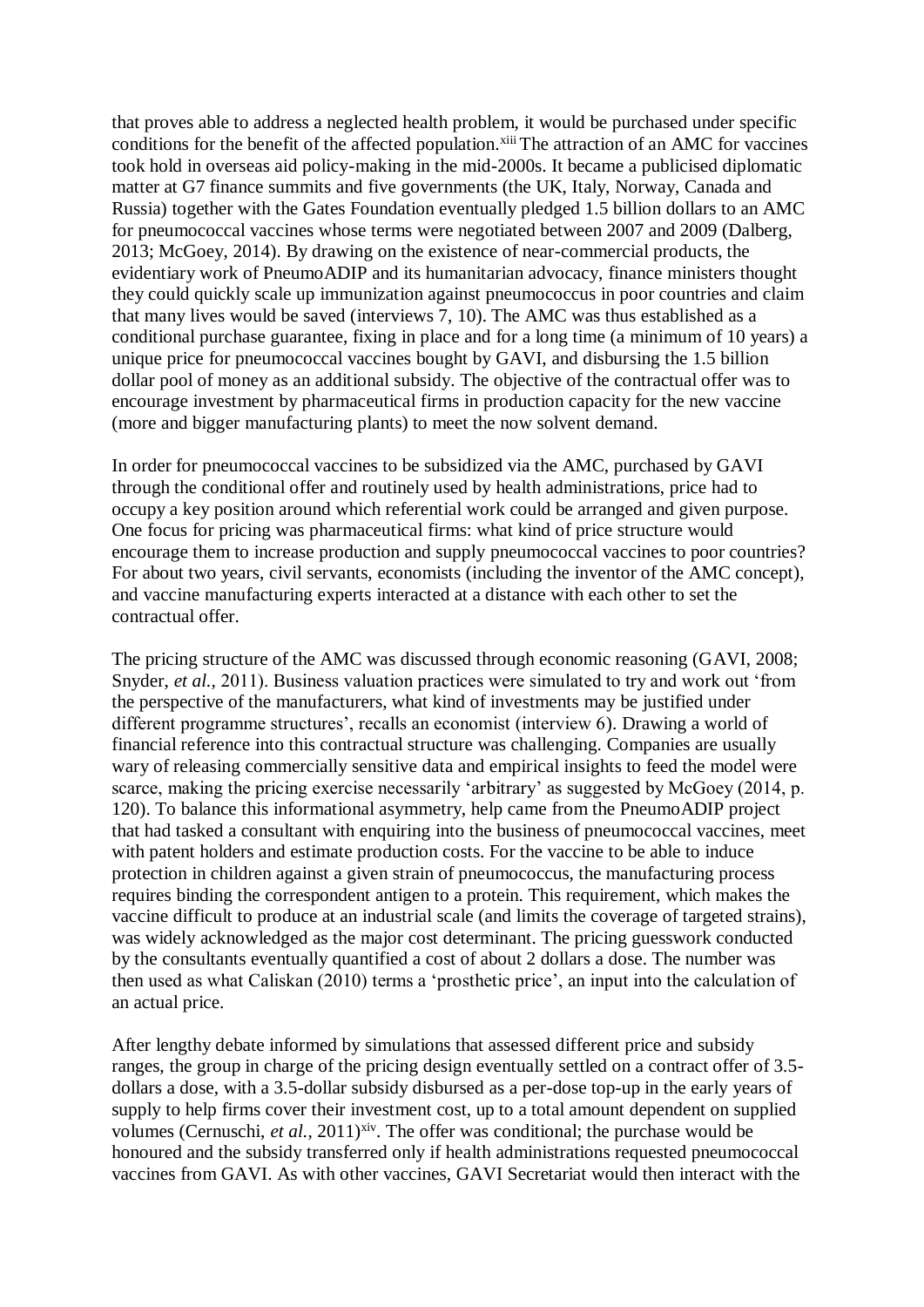UNICEF supply division in Copenhagen to ensure the shipment of doses from plants in Ireland, Belgium or Singapore, to African international airports, and then along the cold chain to healthcare centres. The AMC thus established a unique price for the market represented by the 73 countries supported by GAVI, enabling a further pivot in scalability. This referential work drawing the pharmaceutical industry into the intervention could support a forward projection: a potential volume of more than 200 million vaccine doses to be put into circulation annually.

This uncertain referential work, which assembled what could be made from commercial evidence and the presumed requirements of pharmaceutical firms, was not the only focus for the pricing arrangement. Donors who provided the money also had to be worked on. Senior politicians like Gordon Brown, then UK Chancellor of the Exchequer, had been central to the decision to commit their government to funding the AMC, with the UK contributing almost one third of the 1.5 billion dollar pool (interview 7). But for diplomatic commitment to translate into flows of currency and market transactions with vaccine manufacturers, the AMC had to be presentable as a form of public spending that would generate a return of substantial value. Another kind of evidential activity was thus required that can be seen in paperwork from the British Department for International Development (DFID). There, referential work around price was accomplished through the standard metrological device of Disability Adjusted Life Years (DALYs) and a ratio, the cost per DALYs averted. These metrics could further act as a pivot, from drawing in financial matters to projecting out health impact.

In value for money ratios utilising DALYs and vaccine prices as a basis for assessment, elements of the Gambian vaccine probe can still be traced, buried in the parameters used to quantify a future health impact balanced against its cost (Snyder, *et al.* 2011). The metric of DALYs captures the range of negative effects of diseases, from minor disability to early death (see Wahlberg and Rose, 2014), but in the estimate of DALYs caused by pneumococcal diseases in poor countries, disability did not count for much. DFID used the composite measure (instead of mortality) less for its calculative sophistication than for its status as an evidential standard. The relevant indicator was then the cost per DALY averted, whose numerical value depended on the pricing design of the AMC (the lower the price and subsidy for pneumococcal vaccines, the higher the number of purchased doses for a fixed UK contribution, the higher the number of healthy life years saved). The World Bank had established a 100-dollar benchmark under which the cost per DALY averted was said to be excellent value for money. The 'business case', a mandatory procedure to spend public money in the UK, could refer to this standard of overseas aid and, according to a British civil servant, the final contractual terms of the AMC came out as being 'good enough' value for money (interview 7). Cost estimates and DALYs thus enabled a forward projection once again; that vaccine doses ought to be funded and delivered, and lives hopefully saved.

Political support from a finance minister and administrative authorisations were necessary to ensure the full deployment of the intervention, but were still insufficient to accomplish scalability. Shifting from a concern for evidence of value for money to a projection back out into the practical processes through which immunization could take place, also required navigation of GAVI's funding procedures. Although the AMC subsidized the purchase of pneumococcal vaccines, its funds would not cover the main vaccine price set in the contractual offer (3.5 dollars a dose). This cost fell to GAVI's budget, also made of overseas aid money raised during replenishment events and provided by governmental and philanthropic donors through multi-year pledges. Introducing pneumococcal vaccines in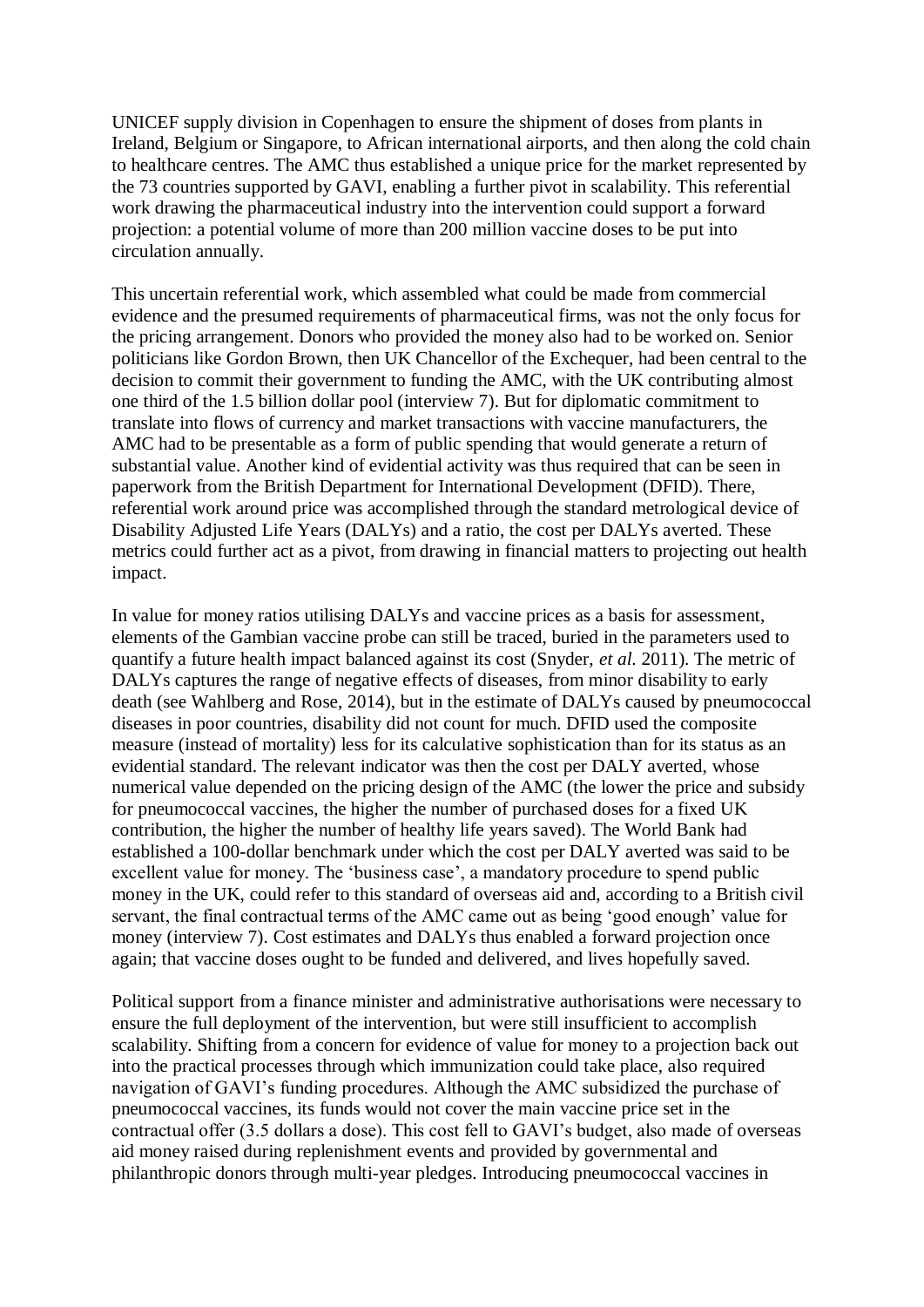immunization programmes on a large scale and in a reliable manner over many years involved ensuring the future of GAVI whose capacity to pool funding and collect requests for vaccines made it central to the accomplishment of scalability.

For GAVI, pneumococcal vaccines were just one product of its vaccine portfolio. The vaccine portfolio, which has a familiar financial sound, was used to manage GAVI's investments in global health in a similar manner to what Doganova and Muniesa (2015) call a 'capitalization device'. By drawing distinct market transactions and interventions together in one place, the vaccine portfolio enacted a referential sensibility. GAVI Secretariat has been using the device to assess how vaccines perform in relation to each other according to a series of indicators (impact on child mortality, number of producers, price etc.). For products not yet purchased, it could inform programmatic decisions, suggesting priorities between diseases. For products already bought by GAVI, it could guide further adjustment. A few years into the use of pneumococcal vaccines in an increasing number of countries, one indicator stood out: relative cost, or 'the cost of the health impact that you are buying', explains a member of GAVI Secretariat (interview 8). Relative cost was expressed as another value for money ratio between vaccine cost for GAVI (mainly its price multiplied by volumes requested by health administrations) and health impact estimated by epidemiological modelling (Lee, *et al.*, 2013). The indicator singled out pneumococcal vaccines as the most expensive product of the portfolio and this evidence encouraged GAVI Secretariat to actively and successfully negotiate with GSK and Pfizer a slight price reduction below the 3.5 dollar cap offered in the AMC (GAVI, 2015, p. 11).

Relative cost echoes the economic performance of cost per DALYs averted used by British overseas aid to justify its spending on the AMC. The vaccine portfolio could thus also provide a pivot between referential work and forward projection. It allowed GAVI to continuously check on the value for money represented by pneumococcal vaccines and further intervene in the market transactions ensuring the daily circulation of vaccine doses. Such a scalar device enables what Latour would term a 'mobilization of the [vaccine] world' (1987, p. 225) in a highly localized site, GAVI's Geneva offices. The organization could put different vaccines (considered as assets whose return is a health impact) into competition so that its own performance as an investor in global health could improve. However, this mobilization of the vaccine world achieved by GAVI is an on-going process that can become a matter of friction. As we will go on to note now, scale work also raises questions and uncertainties, indicating that its terms need to be continually revisited.

# *Friction, questions and a changing bacterium*

Of course, moving from referential work to forward projection in order to accomplish scalability does not operate instantly and smoothly. In GAVI's office, ensuring that vaccination against pneumococcus can take place involved demand forecasts, application procedures, shipment oversight, and bank transfers. Logistics are not without challenge and vaccine shortages, overloaded nurses, malfunctioning equipment, difficulties for parents in accessing healthcare centres or refusal to see their children vaccinated, produce myriad frictions in countries supported by GAVI (Roalkvam, *et al.*, 2013, field notes). Expansion without change might remain out of reach (cf. Tsing, 2012) and logistics is not the only source of trouble in child immunization against pneumococcus. Other kinds of friction (pricing issues and bacterial adaptation) can also be noted. They highlight that continual attention must be paid to referential work and forward projection in order to practically, and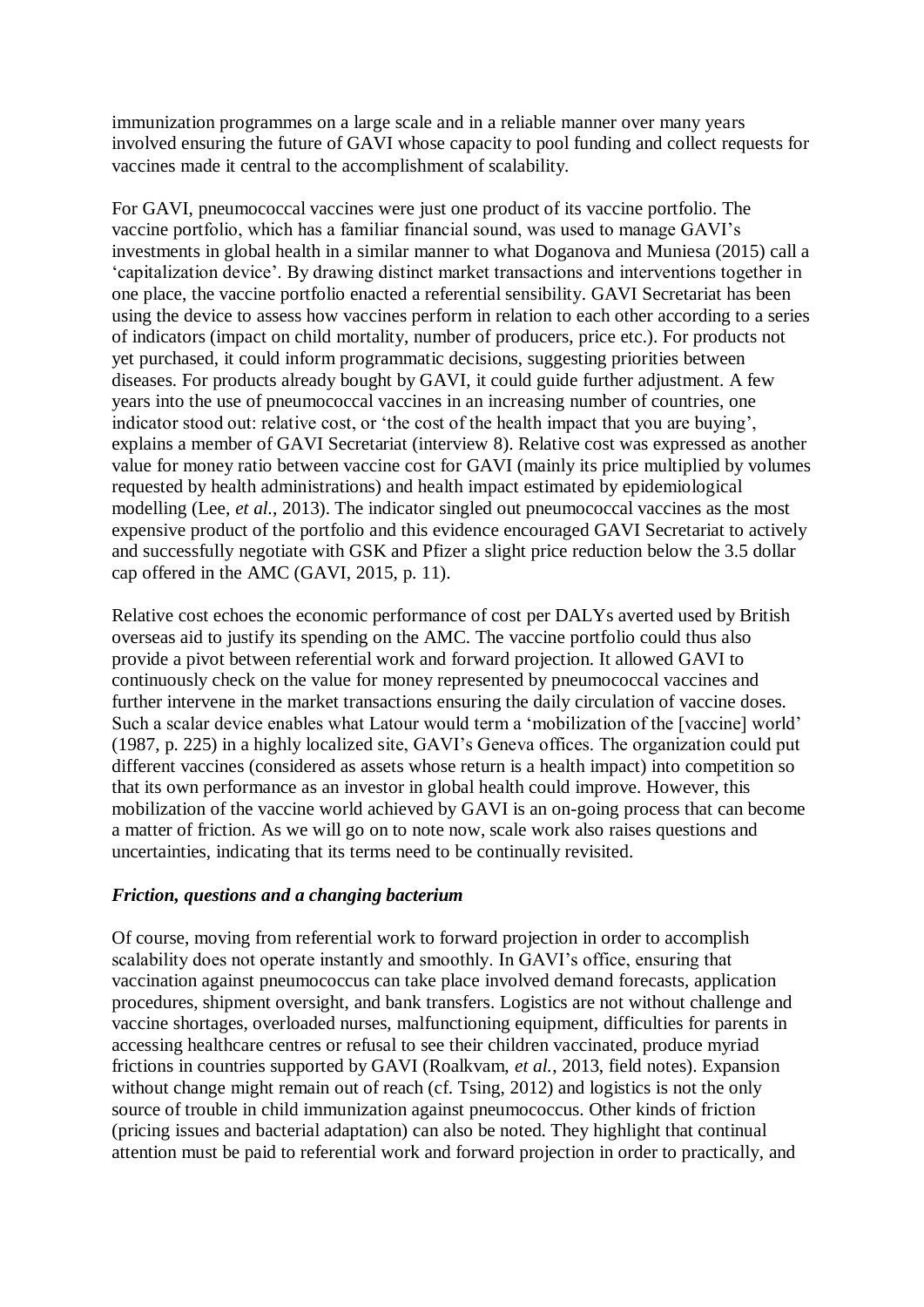always partially, accomplish scalability. In place of expansion without change, with friction comes a continuing attentiveness to the possibility of change.

The first friction examined here concerns financial matters. In making expenditure transparent, the AMC triggered public concerns over its pricing structure. Médecins Sans Frontières (MSF), speaking on behalf of the 'taxpayers', criticized the AMC as a 'scandalously expensive' subsidy scheme (MSF, 2011). It even urged readers of British newspapers to 'keep in mind the \$19bn made by the two companies – UK- based GSK and Pfizer – solely on sales of a vaccine that protects children against pneumonia, a condition that kills 1 million children every year' (Elder, 2015). MSF picked corporate revenues available in annual financial reports as the relevant metric to gauge vaccine prices. Selling at more than 130 dollars in the US (Rosenthal, 2014), pneumococcal vaccine is for Pfizer a 'blockbuster' that justified the acquisition of Wyeth (interview 9). In light of such huge profits, for MSF the 3.5 dollars per dose of the AMC (a child is usually considered immunized after 3 doses) was already too high and the subsidy unjustifiable. MSF sought to unsettle the legitimacy of the intervention and incite donors not to be content with the current terms of transaction (see also MSF, 2015). By invoking a number that appeals to humanitarian ethics, the death of one million children a year, MSF did not contest the need for pneumococcal vaccines, nor the scale of its use. Quite to the contrary, it asserted that greater scalability could be achieved by changing the referential criteria used in setting prices

Such complaints by MSF about the AMC terms sought to put pressure on GAVI and donors to revisit scale work around price. It notably revealed that questions regarding the future ability of health administrations to purchase vaccines without GAVI's support had been marginalized. These questions have only become a concern for GAVI Secretariat recently as a few countries' GDPs started moving out of the low- income threshold of eligibility (interview 10). A vaccine price that may seem justifiable on the terms on which donors usually forecast spending might not be sustainable for a health administration's strained budgets in lower income settings. This suggests that what counts as the reference of a beneficial outcome always depends on normative assumptions. Scalability as it has been enacted through the evidential practices examined so far – especially value for money ratios – tended to make overseas aid a necessity for the implementation of child immunization against pneumococcus. That is, it remained unclear to what extent or to what scale, health administrations could justify and pay for the vaccine price set in the AMC without donor contributions.

If logistical problems and publicly articulated concerns with vaccine prices provide bases for friction in accomplishing scale, another friction arises through continual epidemiological monitoring of pneumococcus. What is at issue here is the pivoting between referential work and forward projection based on which efficacy rates of pneumococcal vaccines obtained in clinical trials were used to anticipate a global impact and to advocate for vaccination (along with calculating vaccine prices and a return on public aid spent to cover the cost). Once vaccines started to be routinely administered in countries supported by GAVI, it became possible to attend to the actual epidemiological consequences of the intervention. GAVI Secretariat provided grants to the research community for a dozen impact studies (GAVI, 2015). In such places as the most inhabited city in Malawi, on the Kenyan coast, in the southwest of Burkina Faso or in rural Gambia these studies were tasked with assessing the effectiveness of pneumococcal vaccines.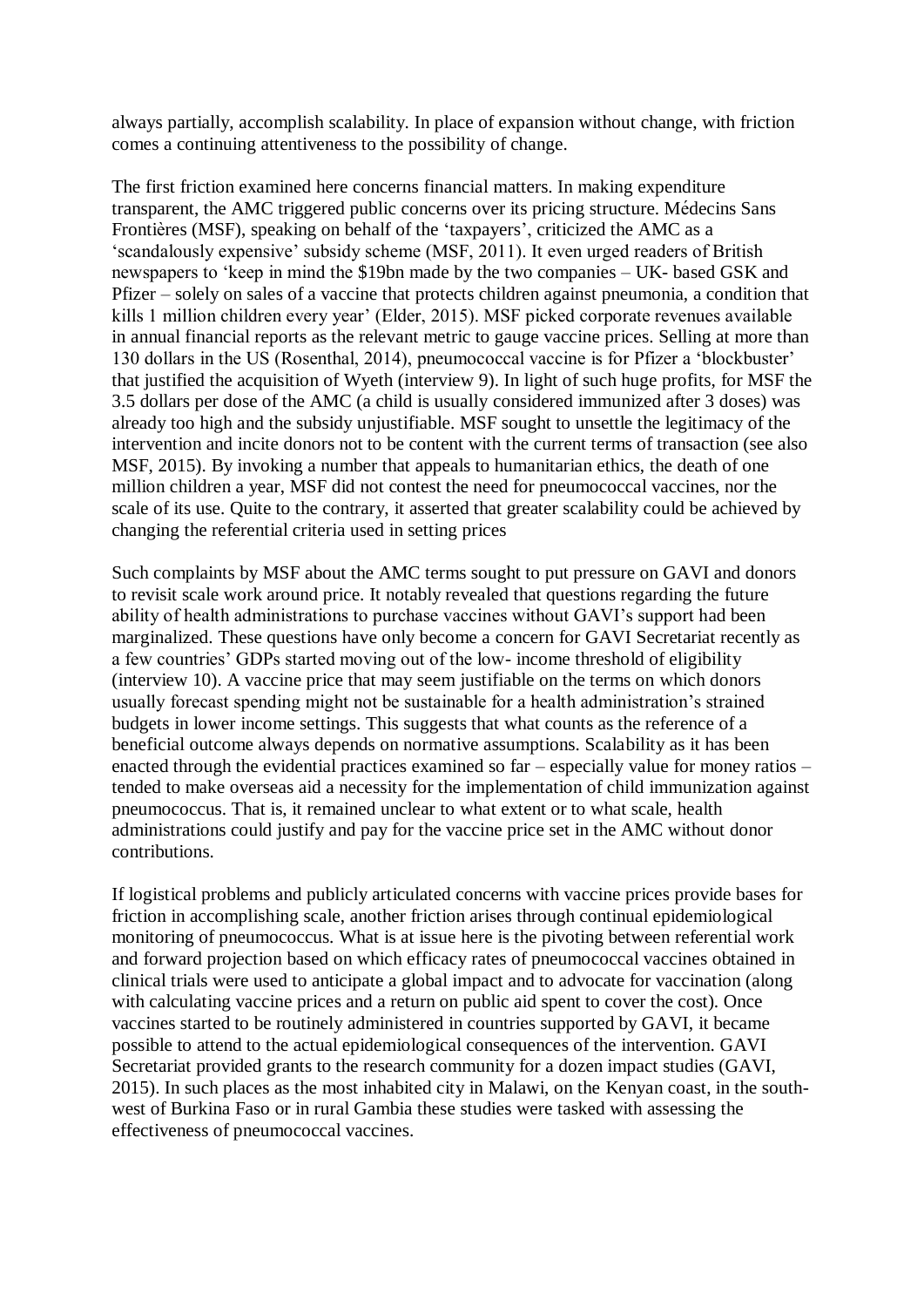A central question for these impact studies concerned pneumococcal strains in circulation in people's noses that still caused disease even under routine immunization. This question mattered to epidemiologists and other scientists like geneticists who expected that the scaling up of vaccines might transform the bacterial species (Weinberger, *et al.*, 2011). Once molecules manufactured in a standardized way are introduced in children's bodies, scalability in the sense proposed by Tsing (2012, p. 507) of being kept 'self-contained, unable to make relationship[s]', cannot be guaranteed. The 10 or 13 pneumococcal strains targeted by the two vaccines purchased by GAVI would tend to disappear, but could be replaced by other strains and clones likely to cause infection. This phenomenon of replacement had been witnessed in the United States following the introduction of first generation products against 7 strains. Besides evidence that the latter vaccine would not match the epidemiological profiles of poor regions with a high disease burden, bacterial replacement was an important motivation for a second generation vaccine. This dynamic of replacement has not led experts to question the usefulness of vaccination, because the new pneumococcal population that established itself in American people's noses seemed much less harmful and maybe even useful to keep at bay more dangerous germs from human microbial flora. However, with vaccines being used at a quasi-global scale and in more diverse epidemiological settings, pneumococcus's capacity to adapt called for careful scrutiny.

Bacterial replacement could not have appeared during temporary trials, nor was its anticipation integrated in projecting the future effect of vaccination. Impact studies were tasked to monitor the consequences of this scale work and it was within such consequences that the phenomenon was made witness-able. The circulation and transformation of bacteria across and inside human bodies formed another kind of movement through scale uncontrolled by GAVI (unlike the delivery of vaccination). The purpose of *ex post* surveillance was to register this movement in the form of transmission and infection patterns.

The impact studies all carried out similar clinical, laboratory, and statistical analyses, but each assessment remained localized in the sense that there was no attempt to collate their results into broader evidence of vaccine effectiveness. Debates among specialists at an international conference on pneumococcus in 2016 revolved precisely around the difficulties of generalizing from the patchy set of investigations (field notes). Preliminary results were puzzling as they showed very different effects depending on the people and bacteria investigated. The studies from the Gambia and Malawi suggested vaccination had only a moderate positive impact on disease rates and some strains targeted by the vaccine persisted, while research in Kenya detected a very high impact. What could explain the discrepancy? Could it be due to differences in climate, in people's general health (HIV, malnutrition, etc.), in living conditions, in the logistics of child immunization or in the manufactured molecules (Kenya was using GSK's vaccine, the two other countries Pfizer's)? Providing answers to these questions has only begun. What is already clear here is that scalability ran into issues with the differentiated consequences of vaccination that distinct impact studies brought to light. It was not possible to assign with confidence to a study a referential status and generalize local findings to produce a statement about a global effect.

'We have been too complacent' stated an epidemiologist during his keynote to imply that the enthusiasm, with which his peers had welcomed second-generation vaccines and the mobilization of resources through the AMC and GAVI, should now be nuanced by on-going epidemiological interrogation paying more attention to diversity (field notes). This critical attitude towards the accomplishment of scalability contrasts with how GAVI described the effects of its actions to donors and the general public. In 2015, an 'outcome evaluation' of the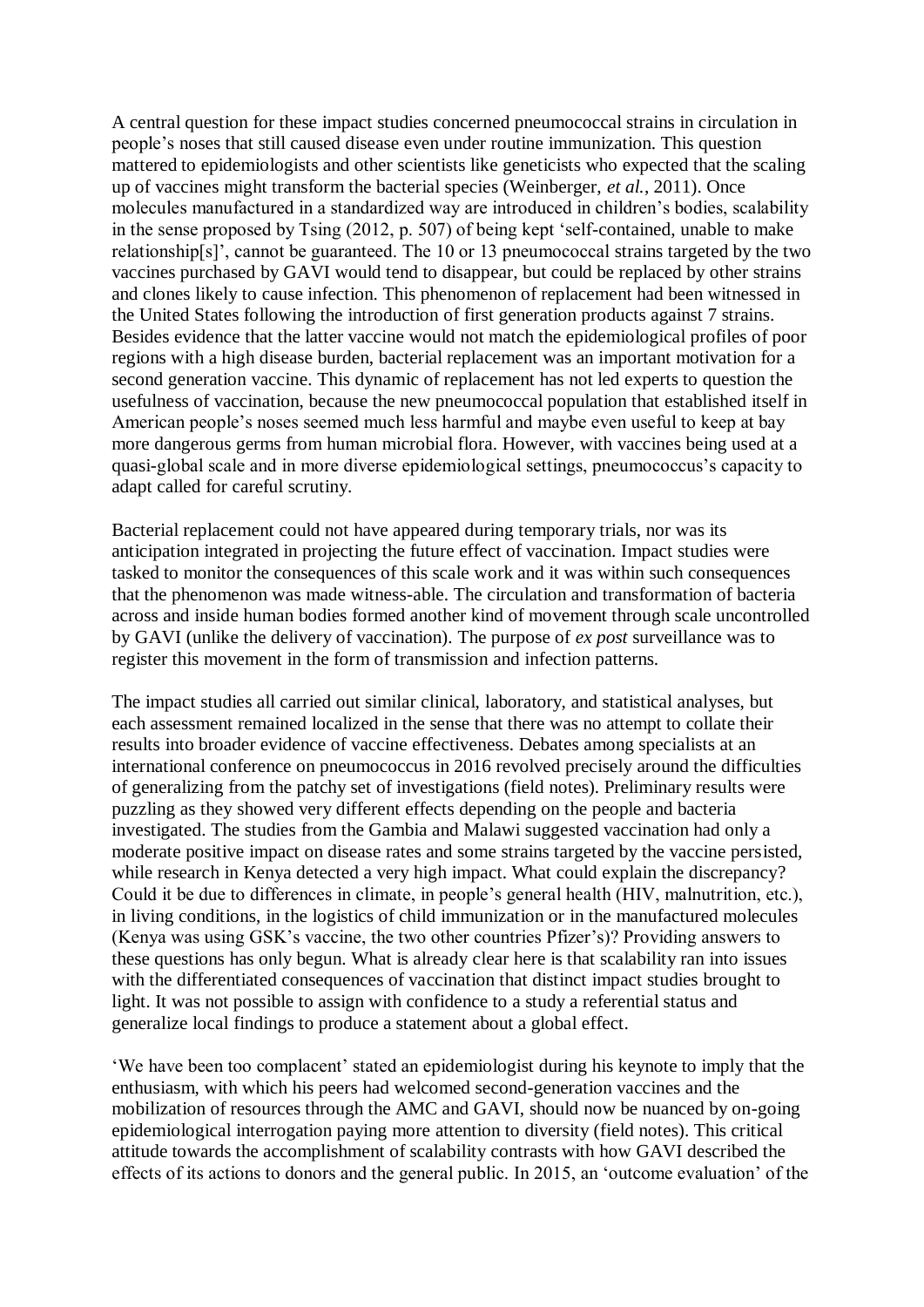AMC was conducted by consultants and claimed that pneumococcal vaccines had prevented about 250,000 early deaths since 2009 (BCG, 2015, p. 58). The number derived from modelling, according to calculations similar to those of PneumoADIP, including efficacy rates from trials carried out with vaccine prototypes back in the early 2000s, but now adjusted with actual uptakes (volume of doses requested by countries from GAVI and bought via the AMC). Though the size of this outcome was lower than anticipated when the vaccine was still a matter of advocacy, it was promoted as a sign of success for the AMC and GAVI.

Scale work must incessantly deal with different sorts of friction, from logistical troubles to controversy over prices and the capacity of bacteria to adapt. If the number of children's lives saved attributed to the AMC and its management by GAVI seemed to provide satisfactory evidence of success to donors, it could not convince epidemiologists busy quantifying localized changes in disease rates and in the distribution of pneumococcal strains. Continuous epidemiological work aimed to question and unsettle the accomplishment of scalability. Unsettling the accomplishment of scalability can be seen as a pragmatic way to remind participants in the intervention of the purpose of the endeavour (improving health across the world). This careful scrutiny could make diversity together with the challenge it poses to scale work witness-able and prepare for the scaling up of another, maybe more differentiated action (perhaps third generation pneumococcal vaccines), thus opening up new cycles of referential work and forward projection.

#### **Conclusion**

This paper aimed to explore the kind of evidential exigencies involved in making action at a global scale possible. To do so, we examined how child immunization against the pneumococcus bacterium was scaled up in low income countries, from early epidemiological findings, to the mobilization of overseas aid to purchase the vaccine through an organization called GAVI, and the ongoing questioning of the financial terms and epidemiological effects of the intervention. Our focus was on the practical accomplishment of scalability and the possibilities of expanding without change.

The global health intervention we have described did rely on a kind of global evidence, evidence of the worldwide burden of diseases attributed to pneumococcus obtained from the collation of local epidemiological data and some modelling. But the paper also showed that the intervention involved myriad other evidential practices, and that these practices were closely associated with the enrolment of political support through advocacy techniques, the set-up of contractual terms, in particular prices, to buy vaccines from manufacturers, the justification of spending public money on overseas aid, the logistics of cold chains and the scientific understanding of diseases and pathogens. This implies that to be translated into scalable action with transformative effect, evidential activity in global health interventions must be considered in relation to political, administrative, and market activities.

To analyse the accomplishment of scalability, we traced the pivoting between referential work and forward projection that seemed to characterize how pneumococcal vaccines have become widely used in low income countries. We thus attended to a clinical trial carried out with vaccine prototypes in a typical rural African setting, the Gambia. We showed that the trial results could stand as a reference for the future effect of vaccination in poor countries, and this piece of evidence was indeed used in epidemiological modelling to anticipate a global impact and advocate for the use of the vaccine. We then moved to discussions around the set- up of an Advance Market Commitment to subsidize the purchase of pneumococcal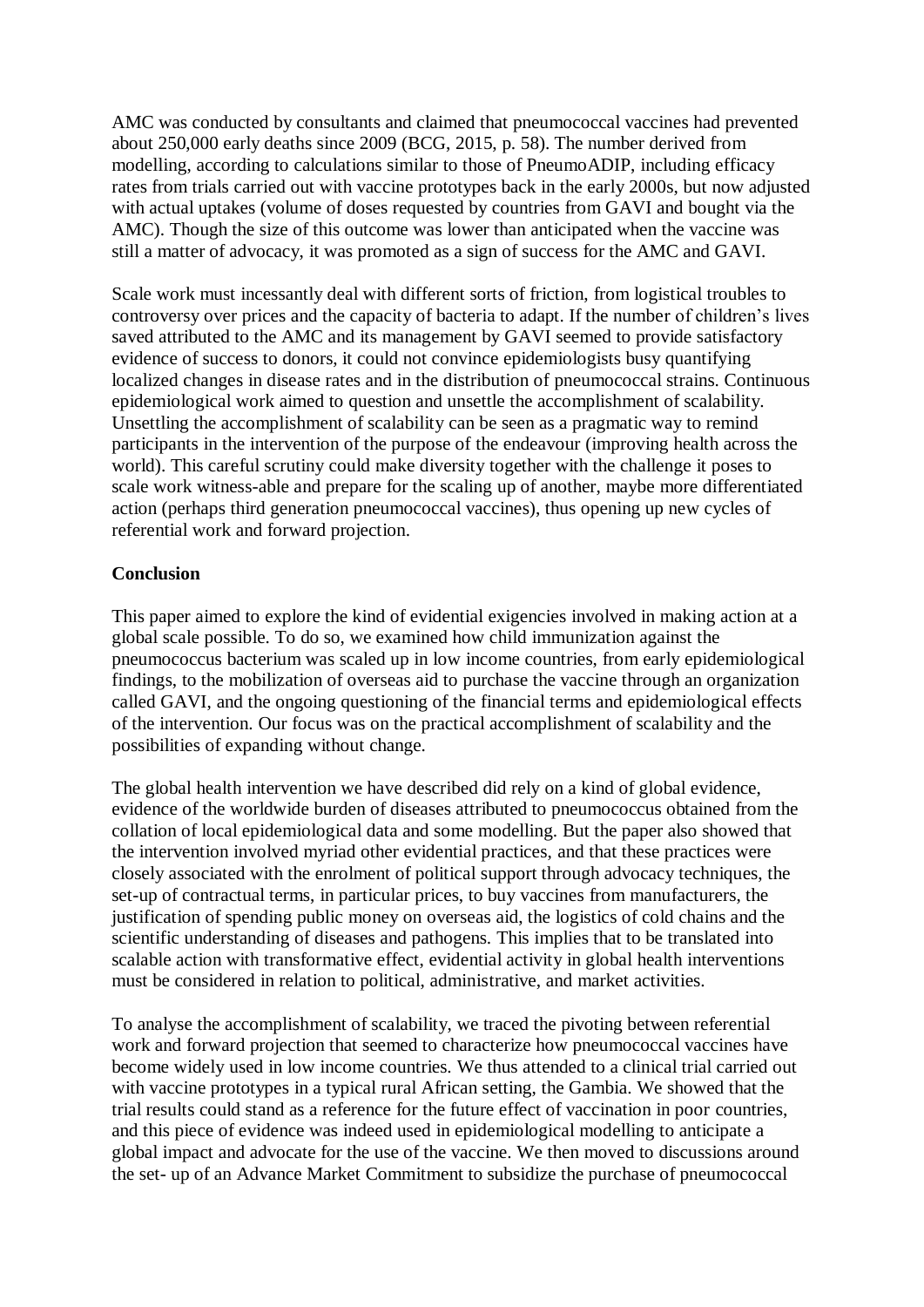vaccines so that companies manufacturing the product would be encouraged to scale up their production capacity. We looked at the devices through which estimates of manufacturing costs and the calculation of different value for money ratios were used by GAVI and its donors as references to establish the pricing structure and buy large volumes of vaccines. Finally, we paid attention to the frictions of scaling up, beyond the expected logistical troubles of bringing vaccine doses to remote healthcare centres. Here we foregrounded further debate about vaccine prices in light of health administrations' strained budgets before focusing on the continual scrutiny exercised by epidemiologists cautious about claiming success.

This last point indicated a tension inherent to scale work: when a single intervention (in our case in global health) is expanded, the broad entities (people and germs) which are intervened on are likely to react in unexpected and diverse ways, indicating that further intervention better attuned to these differences is needed. For Tsing (2012), with whom we introduced the paper, it seems that scale work is problematic and doomed to fail because it ignores or erases the diversity of our world. Valuing diversity to critically engage with attempts to scale up is in her case a normative stance. Through our exploration of a global health intervention, we would like to propose a more nuanced conclusion regarding scalability as an empirical process with moral consequences. Child immunization is the governmental action *par excellence*, whose normative aim is to provide health on a large scale, ideally to the greatest number of people across the world. There is a sort of authoritative equalitarian drive in such an endeavour that does not easily accommodate for diversity. The intervention we have described and its use of partial epidemiological data and broad categories (poor rural Africa) is rather insensitive in this respect (cf. Neyland *et al.*, 2017). But, at the same time, the paper showed that its relative insensitivity translated into a transformative action (vaccines have been brought to many African countries) that revealed diversity. Evidence that people and bacteria living in distinct and distant places across the African continent react differently to the vaccine is an outcome of scaling up the intervention. Diversity appears against the assumption of sameness and comparability; it is made witness-able through scalability. To us, this suggests that scalability is a focal point for managing and reducing evidential exigencies in global action, but also that pivoting between referential work and forward projection to accomplish scalability can become the means through which new exigencies appear. In place of expansion without change comes expansion always alert to the possibilities of change.

# **References**

Adegbola, R.A., Hill, P.C., Secka, O., Ikumapayi, U.N., Lahai, G., Greenwood, B.M., & Corrah, T. (2006). Serotype and antimicrobial susceptibility patterns of isolates of Streptococcus pneumoniae causing invasive disease in The Gambia 1996–2003. *Tropical medicine & international health*, 11(7), 1128-1135.

Bloom, G., & Ainsworth, P., (2010). *Beyond Scaling Up: Pathways to Universal Access to Health Services*. STEPS working paper 40, Brighton: STEPS centre.

Bogaert, D., Hermans, P.W.M., Adrian, P.V., Rümke, H.C., & de Groot, R. (2004). Pneumococcal vaccines: an update on current strategies. *Vaccine*, 22(17), 2209-2220.

Boston Consulting Group (BCG) (2015, December 10). *The Advance Market Commitment Pilot for Pneumococcal Vaccines: Outcomes and Impact Evaluation*. Retrieved from: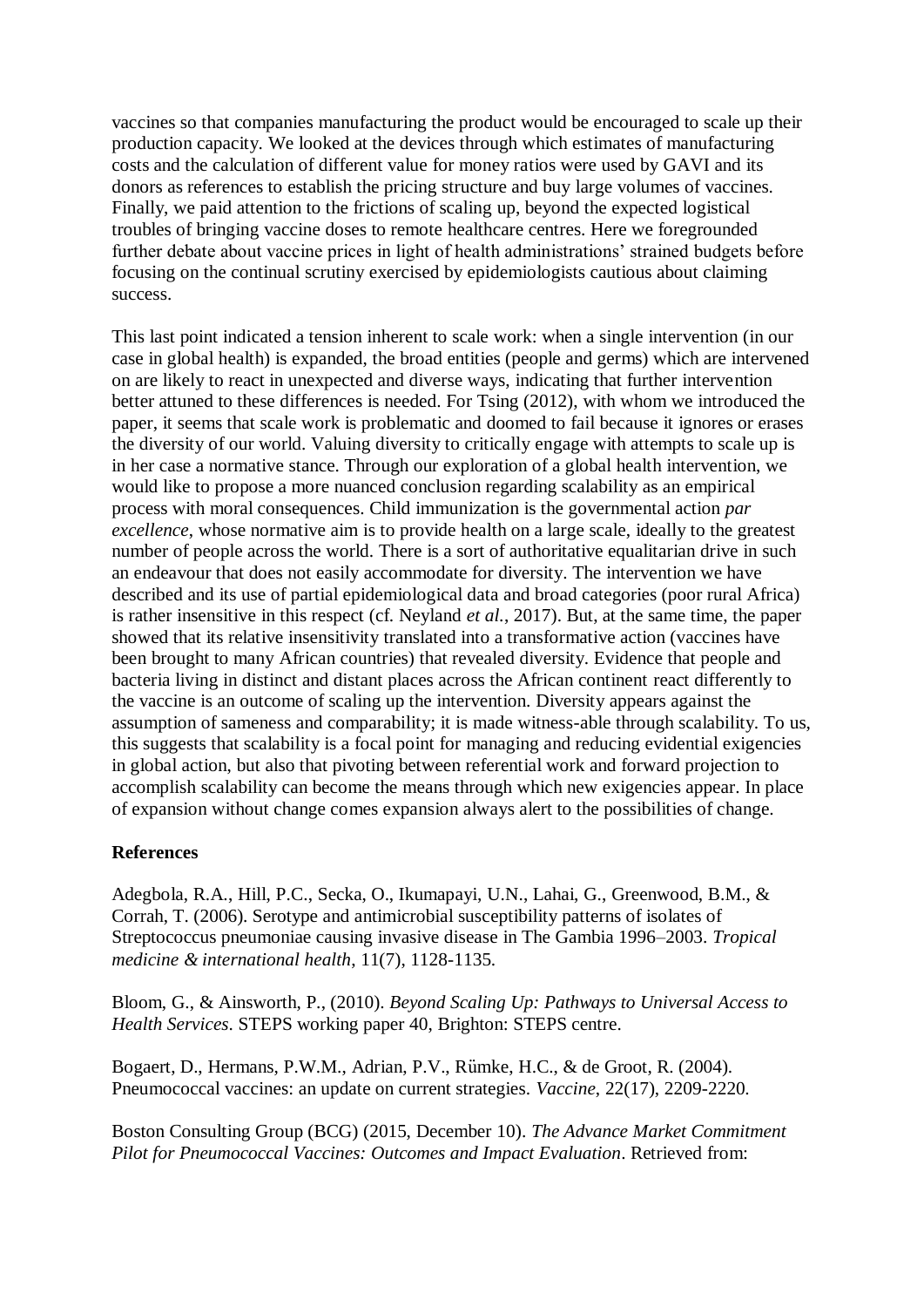http://www.gavi.org/results/evaluations/pneumococcal-amc- outcomes-and-impactevaluation/

Bryce, J., Boschi-Pinto, C., Shibuya, K., Black, R.E., & WHO Child Health Epidemiology Reference Group. (2005). WHO estimates of the causes of death in children. *The Lancet*, 365(9465), 1147-1152.

Ç alişkan, K. (2010). *Market threads: How cotton farmers and traders create a global commodity*. Princeton: Princeton University Press.

Callon, M. Muniesa, F., & Millo, Y. (Eds.) (2007). *Market devices*. Oxford: Blackwell.

Cambrosio, A., Keating, P., Schlich, T., & Weisz, G. (2006). Regulatory objectivity and the generation and management of evidence in medicine. *Social science & medicine*, 63(1), 189- 199

Cernuschi, T., Furrer, E., Schwalbe, N., Jones, A., Berndt, E.R., & McAdams, S. (2011). Advance market commitment for pneumococcal vaccines: putting theory into practice. *Bulletin of the World Health Organization*, 89(12), 913-918

Crane, J.T. (2013). *Scrambling for Africa: AIDS, expertise, and the rise of American global health science*. Ithaca: Cornell University Press.

Cutts, F.T., Enwere, G., Zaman, S.M., & Yallop, F.G. (2006). Operational challenges in large clinical trials: Examples and lessons learned from the Gambia pneumococcal vaccine trial. *PLoS Clin Trials*, 1(3), doi:10.1371/journal.pctr.0010016.

Cutts, F.T., Zaman, S.M.A., Enwere, G.Y., Jaffar, S., Levine, O.S., Okoko, J.B., ... & Adegbola, R.A. (2005). Efficacy of nine-valent pneumococcal conjugate vaccine against pneumonia and invasive pneumococcal disease in The Gambia: Randomised, double-blind, placebo-controlled trial. *The Lancet*, 365(9465), 1139-1146.

Dalberg (2013, February 15). *The Advance Market Commitment for Pneumococcal Vaccines: Process and Design Evaluation*. Retrieved from: http://www.gavi.org/results/evaluations/pneumococcal-amc-process---design- evaluation/

Desrosières, A. (1998). *The politics of large numbers: A history of statistical reasoning*. Cambridge M.A.: Harvard University Press.

Dieleman, J.L., Schneider, M.T., Haakenstad, A., Singh, L., Sadat, N., Birger, M., ... & Murray, C.J. (2016). Development assistance for health: past trends, associations, and the future of international financial flows for health. *The Lancet*, 387(10037), 2536-2544.

Doganova, L., & Muniesa, F. (2015). Capitalization devices: business models and the renewal of markets. In M. Kornberger, L. Justesen, J. Mouritsen, & A. Koed Madsen (Eds.), *Making Things Valuable*. Oxford: Oxford University Press.

Elder, K. (2015, February 1). We want vaccines for a fair price, not free. *The Guardian*. Retrieved from: http://www.theguardian.com/theguardian/2015/feb/01/we- want-vaccinesfair-price-not-free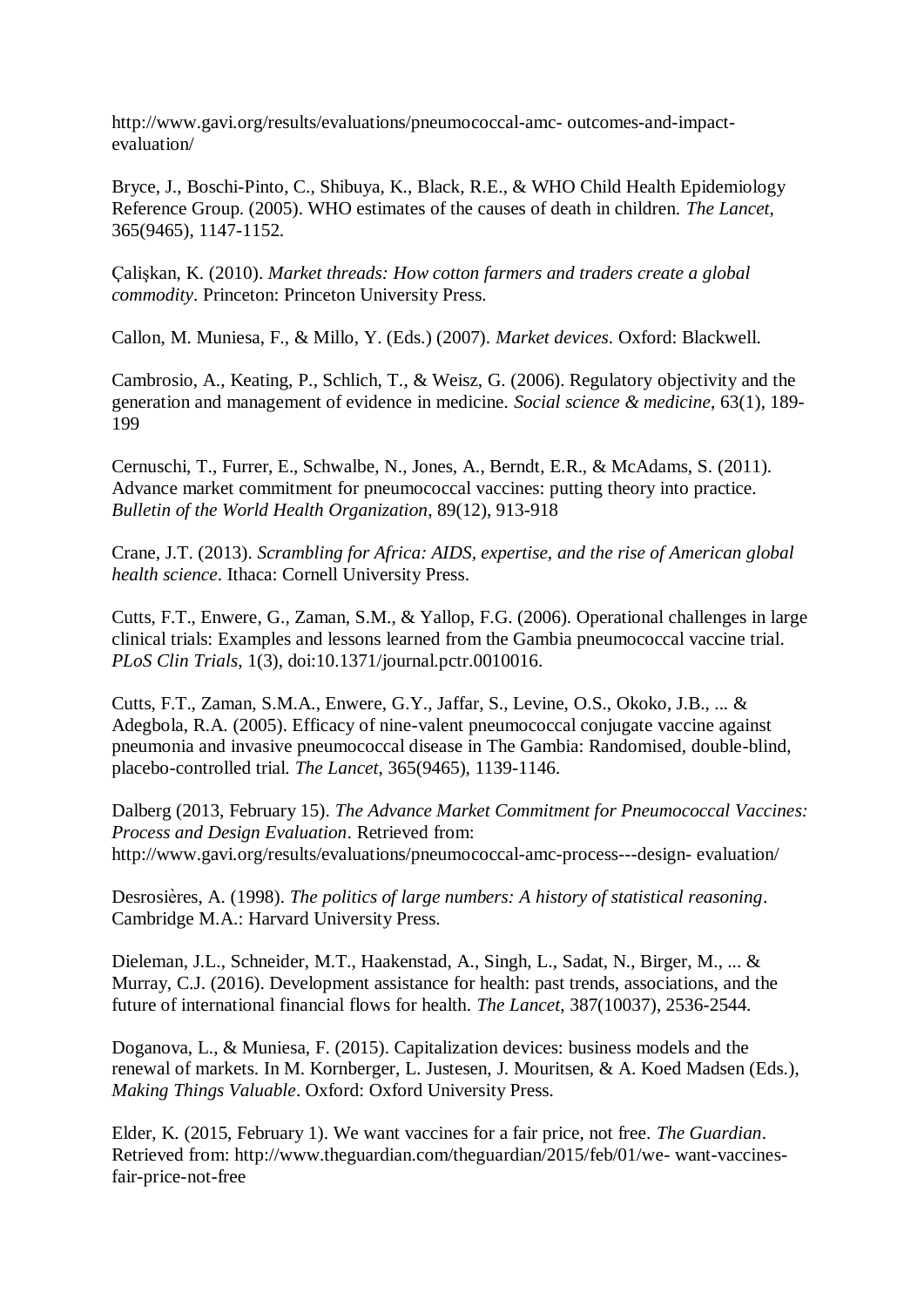Epstein, S. (2009). Beyond the standard human?. In M. Lampland & S.L. Star (Eds.),

*Standards and their stories: How quantifying, classifying, and formalizing practices shape everyday life* (35-53). Ithaca: Cornell University Press.

Foucault, M. (2007). *Security, Territory, Population: Lectures at the Collège de France, 1977-1978*. London: Palgrave Macmillan UK.

Gavi, The Vaccine Alliance (GAVI) (2008, July 10). *Advance Market Commitment for pneumococcal vaccine: Implementation working group report*. Retrieved from: http://www.gavi.org/library/gavi-documents/amc/

Gavi, The Vaccine Alliance (GAVI) (2015). *Advance Market Commitment for Pneumococcal Vaccines: Annual Report, 1 January 2015 – 31 December 2015.* Retrieved from: http://www.gavi.org/library/gavi-documents/amc/

Gordon, S.B., Kanyanda, S., Walsh, A.L., Goddard, K., Chaponda, M., Atkinson, V., ... & Graham, S.M. (2003). Poor potential coverage for 7-valent pneumococcal conjugate vaccine, Malawi. *Emerging infectious diseases*, 9(6), 747.

Greenwood, B. (2014). The contribution of vaccination to global health: past, present and future. *Philosophical Transactions of the Royal Society of London B: Biological Sciences*, 369 (1645), doi: 10.1098/rstb.2013.0433.

Keating, P., & Cambrosio, A. (2003). *Biomedical platforms: realigning the normal and the pathological in late-twentieth-century medicine*. Cambridge: MIT Press.

Kelly, A.H. (2015). The Territory of Medical Research: Experimentation in Africa's Smallest State. In P.W. Geissler (Ed.), *Para-States and Medical Science: Making African Global Health*. Durham: Duke University Press.

Kelly, A.H., & Lezaun, J. (2014). Urban mosquitoes, situational publics, and the pursuit of interspecies separation in Dar es Salaam. *American ethnologist*, 41(2), 368- 383.

Kohli-Laven, N., Bourret, P., Keating, P., & Cambrosio, A. (2011). Cancer clinical trials in the era of genomic signatures: Biomedical innovation, clinical utility, and regulatoryscientific hybrids. *Social Studies of Science*, 41(4), 487-513.

Knoll, M.D., Moïsi, J.C., Muhib, F.B., Wonodi, C.B., Lee, E.H., Grant, L., ... & Levine, O.S. (2009). Standardizing surveillance of pneumococcal disease. *Clinical Infectious Diseases*, 48(2), 37-48.

Kremer, M. (2000). Creating markets for new vaccine, part 1: rationale. NBER working paper series, working paper 7716, Cambridge M.A.: National Bureau of Economic Research.

Lakoff, A. (2010). Two regimes of global health. *Humanity: An International Journal of Human Rights, Humanitarianism, and Development*, 1(1), 59-79.

Lakoff, A. (2015). Real-time biopolitics: the actuary and the sentinel in global public health. *Economy and Society*, 44(1), 40-59.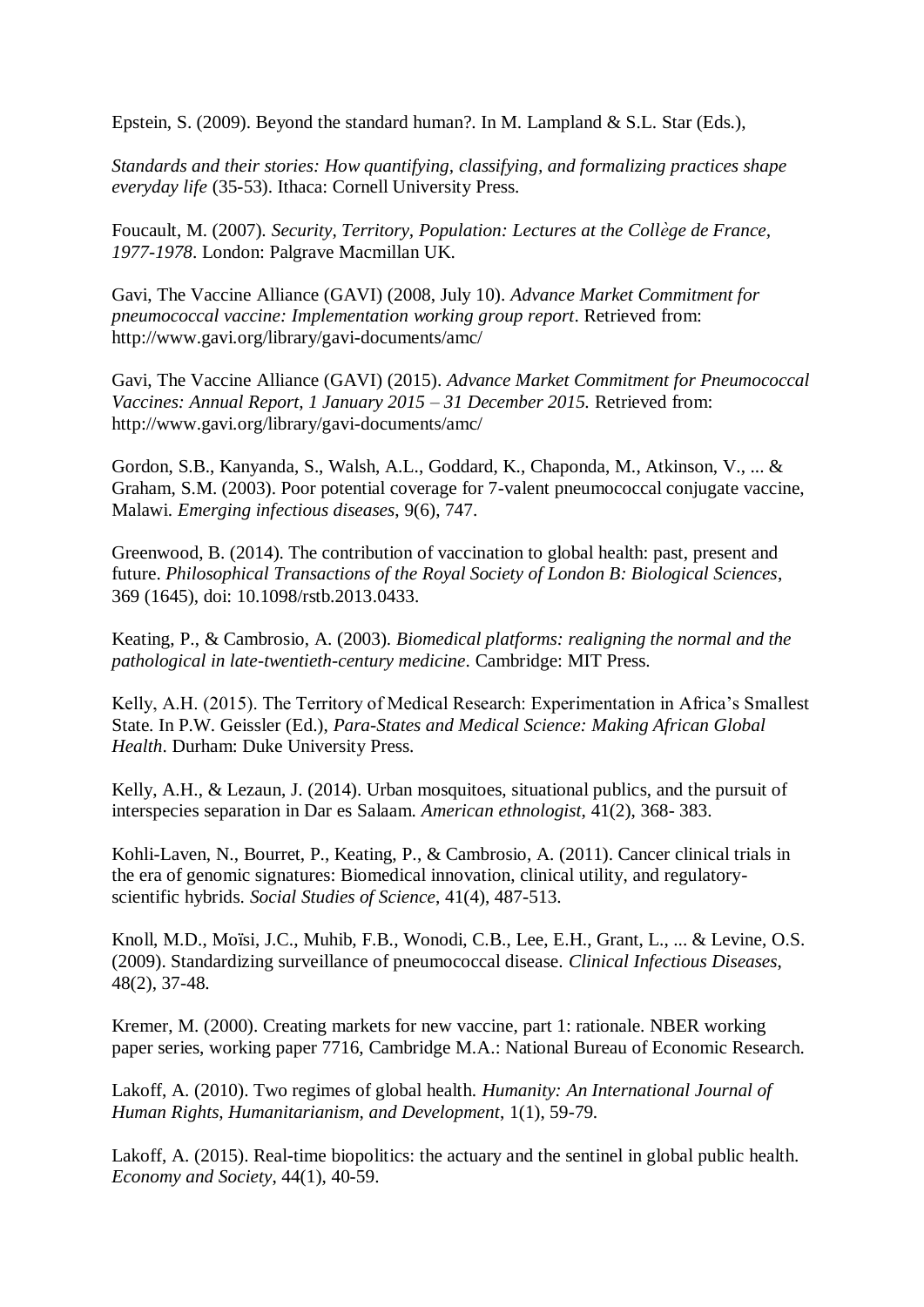Latour, B. (1983). Give me a laboratory and I will raise the world. In K.D. Knorr Cetina & M. Mulkay (Eds.), *Science observed: Perspectives on the Social Study of Science* (141-170). London: SAGE Publications.

Latour, B. (1993). *The pasteurization of France*. Cambridge: Harvard University Press.

Latour, B. (1987). *Science in action: How to follow scientists and engineers through society*. Cambridge M.A.: Harvard university press.

Lee, L.A., Franzel, L., Atwell, J., Datta, S.D., Friberg, I.K., Goldie, S.J., ... & Hansen, P .M. (2013). The estimated mortality impact of vaccinations forecast to be administered during 2011-2020 in 73 countries supported by the GAVI Alliance. *Vaccine*, 31, 61-72.

Levine, O.S., Cherian, T., Shah, R., & Batson, A. (2004). PneumoADIP: an example of translational research to accelerate pneumococcal vaccination in developing countries. *Journal of Health, Population and Nutrition*, 268-274.

Light, D.W., & Warburton, R. (2011). Demythologizing the high costs of pharmaceutical research. *BioSocieties*, 6(1), 34-50.

Maldonado Castañeda, O.J. (2017). Price-effectiveness: pharmacoeconomics, value and the right price for HPV vaccines. *Journal of Cultural Economy*, 10(2), 163-177.

McCoy, D., Jensen, N., Kranzer, K., Ferrand. R.A., & Korenromp, E.L. (2013). Methodological and policy limitations of quantifying the saving of lives: A case study of the global fund's approach. *PLoS Med*, 10(9), doi: 10.1371/journal.pmed.1001522

McGoey, L. (2010). Profitable failure: antidepressant drugs and the triumph of flawed experiments. *History of the Human Sciences*, 23(1), 58-78.

McGoey, L. (2014). The philanthropic state: market–state hybrids in the philanthrocapitalist turn. *Third World Quarterly*, 35(1), 109-125.

Médecins Sans Frontières (MSF) (2011, June 10). GAVI money welcome but could it be more wisely spent? Retrieved from: http://www.msf.org.uk/article/gavi-money- welcomecould-it-be-more-wisely-spent

Médecins Sans Frontières (MSF) (2015, January). *The right shot: Bringing down barriers to affordable and adapted vaccines*. Second edition, Access campaign. Retrieved from: http://www.doctorswithoutborders.org/article/right-shot-bringing- down-barriers-affordableand-adapted-vaccines-2nd-edition

Neyland, D., Ehrenstein, V. & Milyaeva, M. (2017). Mundane Market Matters: On Sensitive Metrology and the Governance of Market-Based Interventions for Global Health. *Revue française de sociologie*, 58(3), 425-449.

O'Brien, K.L., Wolfson, L.J., Watt, J.P., Henkle, E., Deloria-Knoll, M., McCall, N., ... & Cherian, T. (2009). Burden of disease caused by Streptococcus pneumoniae in children younger than 5 years: global estimates. *The Lancet*, 374(9693), 893-902.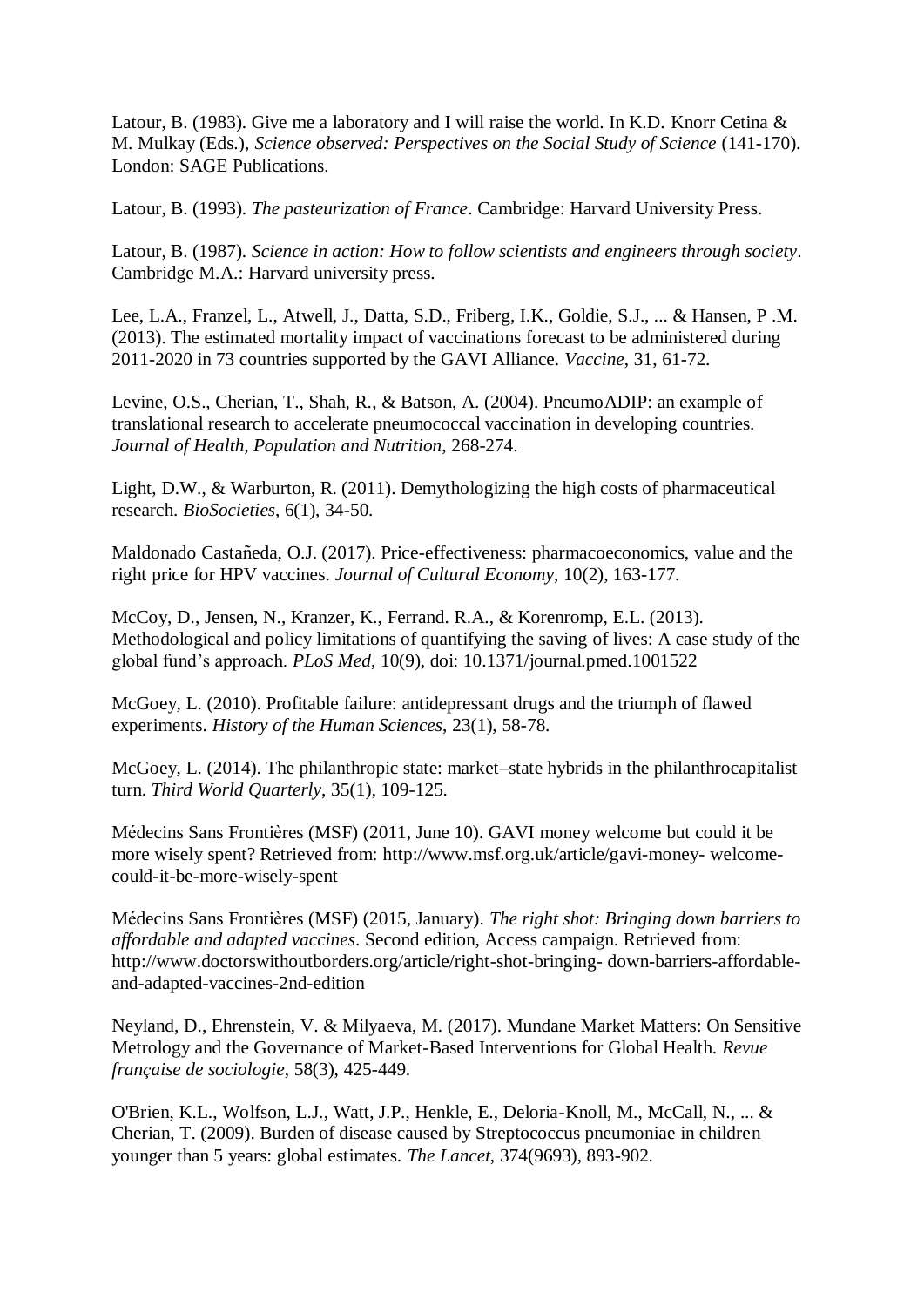Roalkvam, S., McNeill, D., & Blume, S. (Eds.) (2013). *Protecting the world's children: Immunisation policies and practices*. Oxford: Oxford University Press.

Rosenthal, E. (2014, July 2). The price of prevention: Vaccine costs are soaring. *The New York Times*. Retrieved from: http://www.nytimes.com/2014/07/03/health/Vaccine-Costs-Soaring-Paying-Till-It- Hurts.html? r=0

Sinha, A., Levine, O.S., Knoll, M.D., Muhib, F., & Lieu, T.A. (2007). Cost- effectiveness of pneumococcal conjugate vaccination in the prevention of child mortality: an international economic analysis. *The Lancet*, 369(9559), 389-396.

Sjögren, E., & Helgesson, C.F. (2007). The Q (u) ALYfying hand: health economics and medicine in the shaping of Swedish markets for subsidized pharmaceuticals. *The Sociological Review*, 55(2), 215-240.

Snyder, C.M., Begor, W., & Berndt, E.R. (2011). Economic perspectives on the advance market commitment for pneumococcal vaccines. *Health Affairs*, 30(8), 1508- 1517.

Storeng, K.T., & Béhague, D.P. (2014). 'Playing the Numbers Game': Evidence- based Advocacy and the Technocratic Narrowing of the Safe Motherhood Initiative. *Medical anthropology quarterly*, 28(2), 260-279

Timmermans, S., & Berg, M. (1997). Standardization in action: achieving local universality through medical protocols. *Social Studies of Science*, 27(2), 273-305.

Tsing, A.L. (2012). On nonscalability: The living world is not amenable to precision- nested scales. *Common Knowledge*, 18(3), 505-524.

Wahlberg, A., & Rose, N. (2015). The governmentalization of living: calculating global health. *Economy and Society*, 44(1), 60-90.

Weinberger, D.M., Malley, R., & Lipsitch, M. (2011). Serotype replacement in disease after pneumococcal vaccination. *The Lancet*, 378(9807), 1962-1973.

Wendland, C.L. (2016). Estimating deaths: A close reading of maternal mortality metrics in Malawi. In V. Adams (Ed.), *Metrics: What counts in global health* (57-81). Durham: Duke University Press.

World Health Organization (WHO) (2001). *Standardization of interpretation of chest radiographs for the diagnosis of pneumonia in children*. WHO/V&B/01.35. Retrieved from: https://extranet.who.int/iris/restricted/bitstream/10665/66956/1/WHO\_V\_and\_B\_01.3 5.pdf

World Health Organization (WHO) (2012, April 6). Pneumococcal vaccines – WHO position paper 2012. *WHO Weekly epidemiological record*, 87(14), 129-144.

Yates-Doerr, E. (2015). The world in a box? Food security, edible insects, and "One World, One Health" collaboration. *Social Science & Medicine*, 129, 106-112.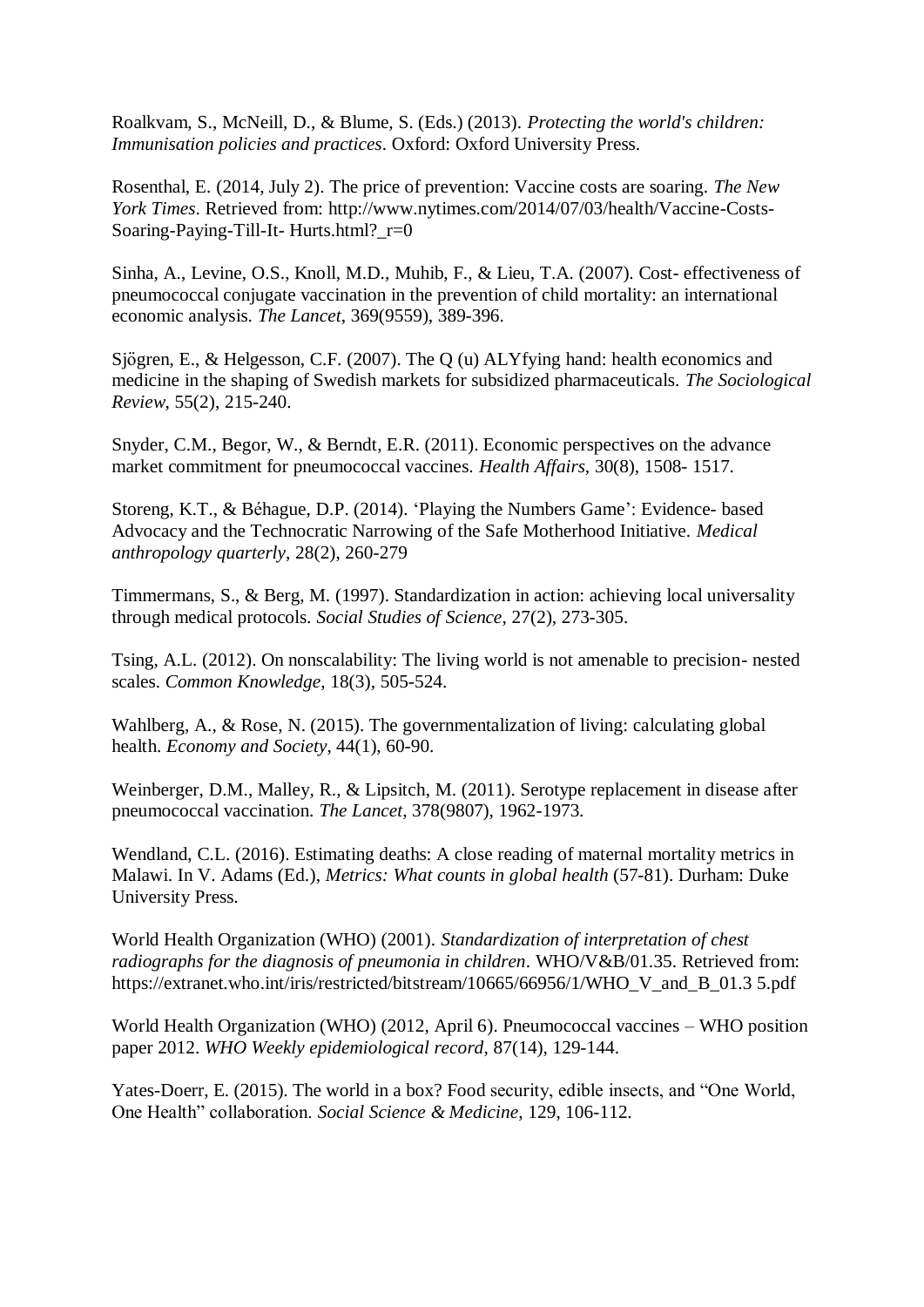<sup>i</sup> Overseas aid refers here to the transfer of technical and financial resources from high income to low income countries.

ii After vaccination lost momentum within overseas aid in the 1990s, the creation of GAVI put vaccine centrestage again, notably by more actively engaging with the pharmaceutical industry (Roalkvam, *et al.*, 2013). In 2017, GAVI pooled funding from 20 donors, bought 11 different types of vaccine, and fulfilled demand from 73 countries (including grants for improving immunization systems). See: http://www.gavi.org/.

iii We can see this at work in efforts to reform health care systems, where large scale interventions overlook local differences and local innovations face problems in accomplishing scale (Bloom and Ainsworth, 2010). iv Alongside 'humanitarian biomedicine', Lakoff (2010) identifies a second 'regime of global health': 'global health security'. The latter refers to emergency arrangements deployed to detect and intervene on new pathogens able to rapidly spread across the world in an age of intensified global circulations (on flu viruses, see Lakoff 2015). While for pathogens like Ebola, vaccination responds to what is considered a security threat, in the case of a commensal bacterium like pneumococcus, the security focus seems less prevalent.

 $\rm{v}$ In the case of antidepressant drugs, McGoey (2010) reveals a lack of consensus about the diagnosis method and debate about whether the standard experimental design of RCTs is the proper method to assess these treatments.

<sup>vi</sup> The case provides a striking contrast to the programme against malaria vectors in Dar es Salaam described by Kelly and Lezaun (2014), for which the idiosyncrasies of the city, its stagnant waters and the local administration become the focus of a set of mundane and *ad hoc* actions.

vii In the case of insect-as-food, Yates-Doerr (2015) shows that the scaling up of such an intervention against global hunger is challenged by the difficulty of packaging the new market good (insects) for long distance travel and the different tastes of consumers.

viii Pharmaceutical prices are controversial (see Light and Warburton 2011), partly because costs are not made public while access to the products can be a matter of life and death.

ix Further building on the 'market devices' literature (Callon, *et al.* 2007), Maldonado Castaneda (2017) examines the evidential tools (including cost-effectiveness analysis) used by pharmaceutical companies in setting and justifying the price of HPV vaccines.

<sup>x</sup>Although it is now financed by GAVI, the practical implementation of child immunization is still very much a state-run, national intervention; hence the pervasive use, by the actors and ourselves, of countries' name to refer to the geographical location of epidemiological work.

xi Due to the development of antimicrobial resistance in the 1970s, vaccines has become for epidemiologists the best means to intervene on pneumococcal diseases. As infants tend to carry more bacteria and be more vulnerable, child immunization ought to effectively reduce the circulation of the pathogen and prevent infection in the whole population (Bogaert, *et al.*, 2004).

<sup>xii</sup> The focus on children and the morally charged assessment of the number of lives saved also aim to enroll the donor community whose spending are critical to GAVI's existence.

<sup>xiii</sup> From the start, vaccines were to be the focus of an AMC given the presumed cost-effectiveness of such a technology; a single action providing long-term protection.

xiv The amount of subsidy received in a supply agreement is calculated as follows: the annual volume of doses offered by the manufacturers is compared to an indicative demand target of 200 million doses annually, the percentage of the target demand covered by the offered supply then matches the percentage of the 1.5 billion dollar subsidy fund received for that offer, and the volume of doses for which the 3.5 dollar top up is added to the 3.5 dollar price is calculated accordingly.

#### **Acknowledgements**

We would like to thank Ann Kelly, Linsey McGoey, Fran Tonkiss, and the three anonymous reviewers for their comments and suggestions on the article. Earlier versions of the paper have been discussed at the Brocher foundation symposium "Situated Efficacy" and at the